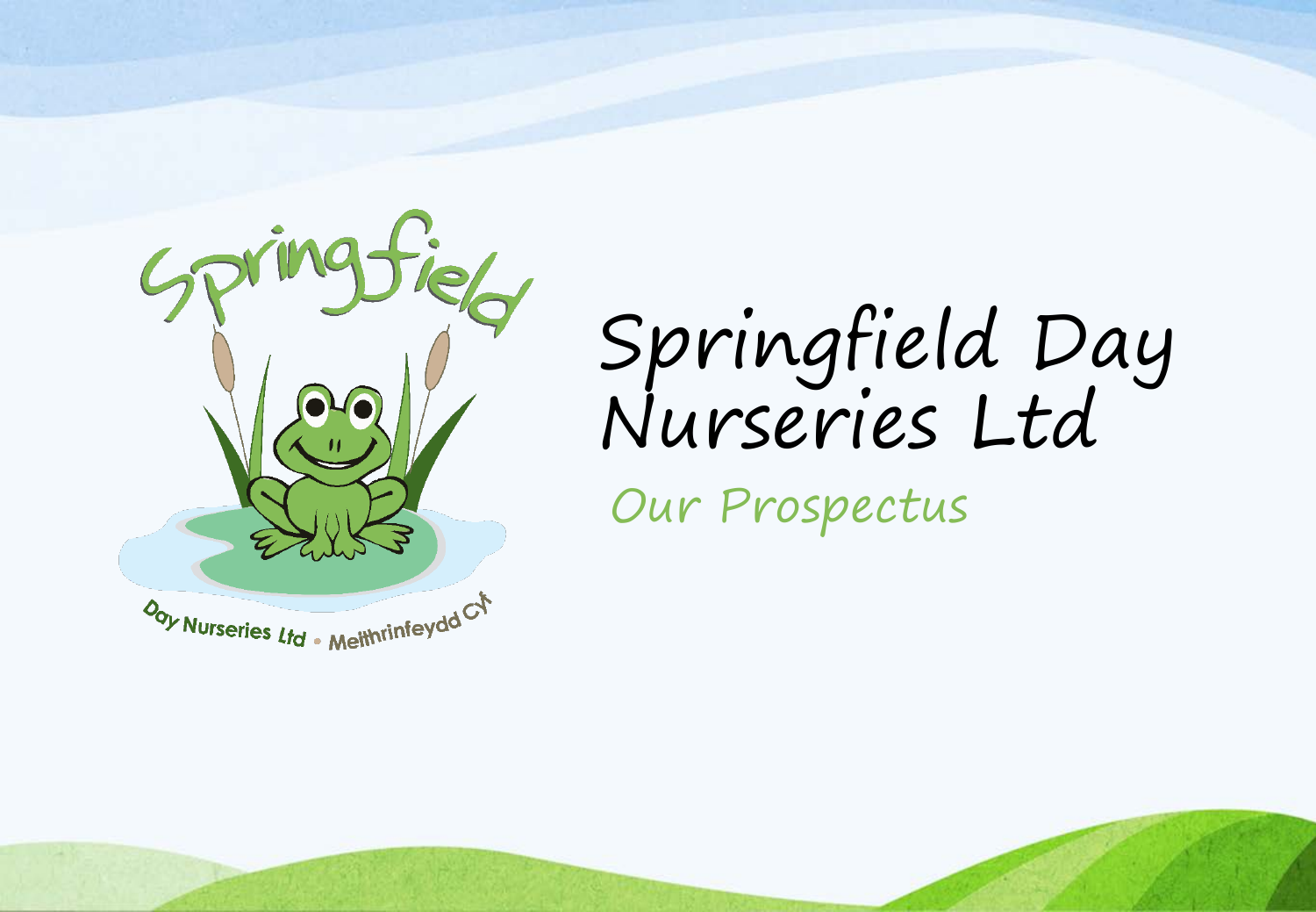### Hello and Welcome

#### Dear Parent/ Carer

Welcome to Springfield Day Nurseries Ltd, where we are committed to providing quality childcare and education for all children aged  $O-4$ , as well as after-school and holiday club care for children aged  $4-$ 11. We currently have five nurseries in Conwy County North Wales, where we deliver the best care and choice to suit all children and parents. All our nurseries offer a happy and stimulating environment where we encourage independence, consideration for others and good manners. As professionals and parents, we understand each child is special and unique and that you as parents and carers are putting your trust in us. Therefore, we promise to provide a safe and secure environment where your child can; discover, explore, grow and learn. We endeavour to make Springfield Day Nurseries Ltd your child's home from home.

Please call us to arrange a visit to any of our sites, our Nursery Managers will be delighted to show you around and discuss your requirements.

We look forward to meeting you.

Yours sincerely,

David and Suzanne Edwards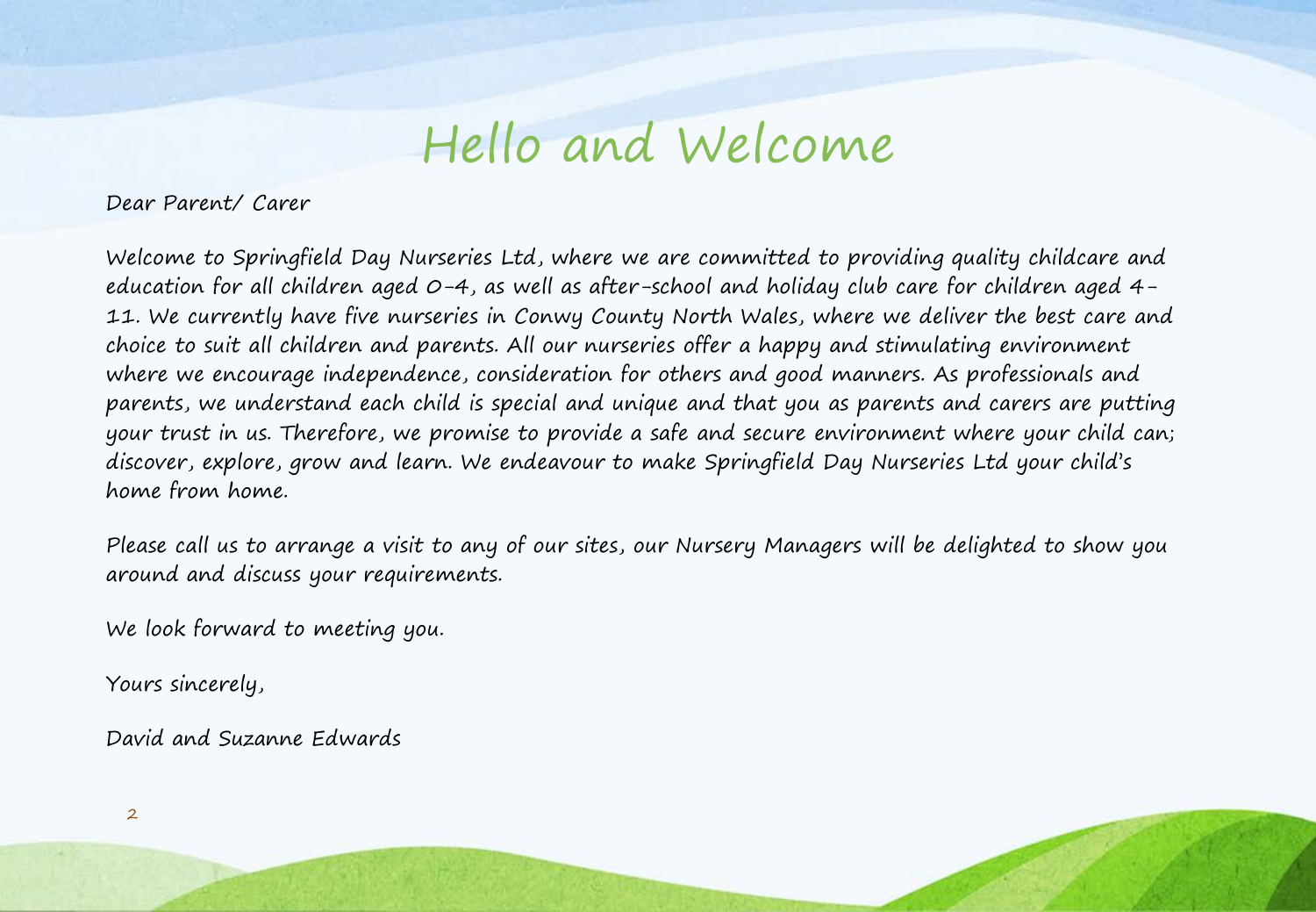### Our Mission

We are committed to delivering high quality childcare to children aged 0 to 11 years old. We achieve this by providing an environment where children are supported to learn through play, inspired to develop a love of the outdoors and have practitioners who listen to their interests and needs. The children attending our services are cared for by qualified and passionate staff, in welcoming and inclusive nursery settings. We are also dedicated to safeguarding and promoting the welfare of all the children in our care and ensure we apply current guidance and legislation to our policies, procedures and practice. We aim to provide your child with a home from home, where they can develop and grow into independent and innovative learners. 3

### All About Us

All our nurseries are owned and run by David and Suzanne Edwards, with the first, Springfield @ West End, having been open continuously for over 30 years. Our nurseries offer the highest standard of care, along with excellent learning and development opportunities, in a safe, secure and happy environment.

The children who attend our settings are all supported to reach their full potential. They enjoy a variety of activities, which cover the Foundation Phase Framework's seven areas of learning, both indoors and outdoors in our nursery gardens. Practitioners listen to the children and observe their interests, then use these to influence their planning, therefore ensuring learning is both engaging and fun. Our service is delivered by committed and valued practitioners, many of whom are loyal and longstanding, who are highly motivated and fully trained, to ensure they provide the very best quality of care. The safety, welfare and development of your child is our number one priority and we will work in partnership with you to make sure this achieved.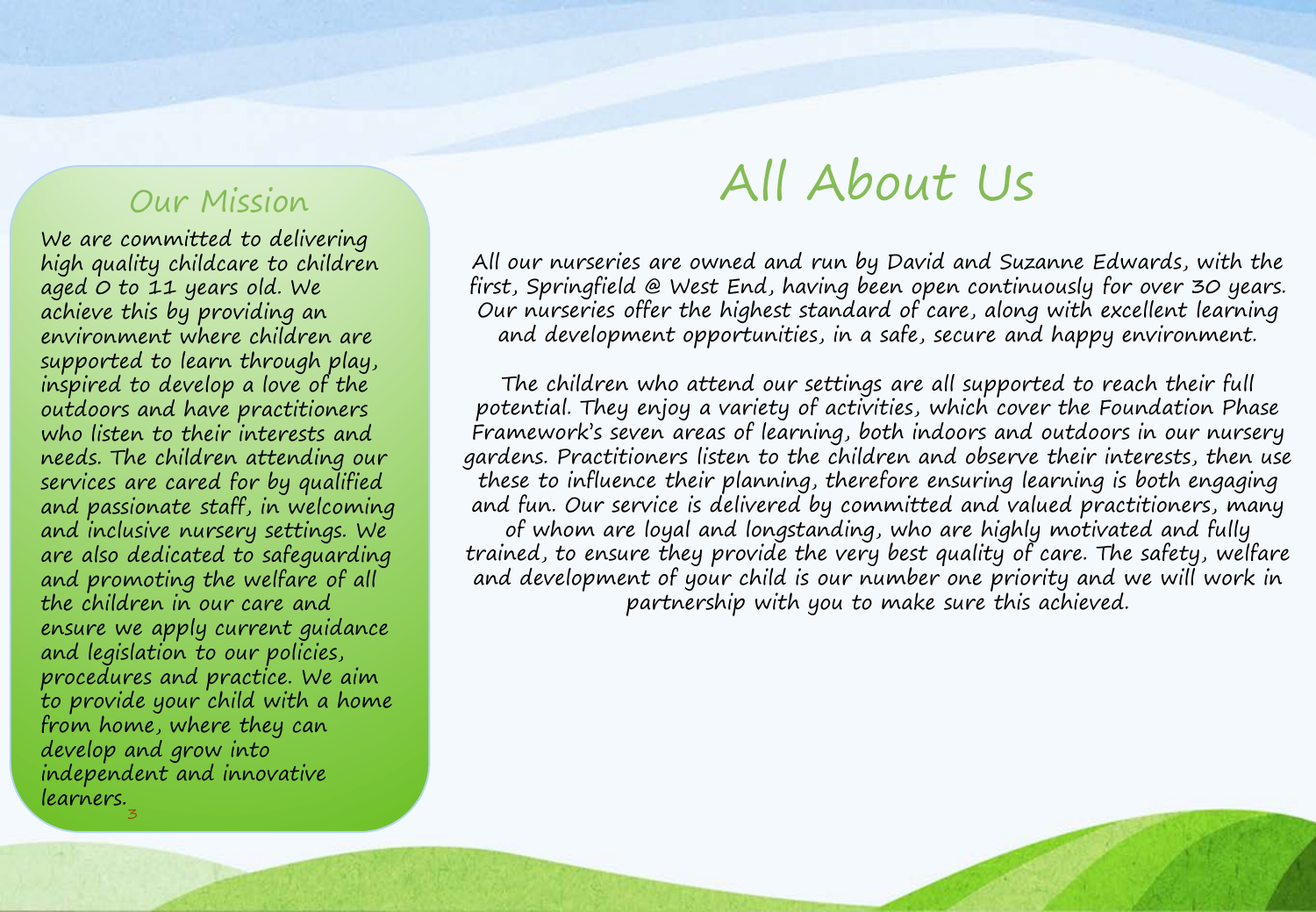## Opening Hours

Our nurseries are open all year round, excluding Bank holidays, from 7.30am to 6.00pm, Monday to Friday.

We offer a range of care sessions throughout the day, including local school pickups and drop offs.

All our sites are registered to accept 'Childcare Offer for Wales' funded places for 3- and 4-year olds. Our West End, Ashbourne House and Llandudno nurseries also have places available for children in receipt of 'Flying Start' funding.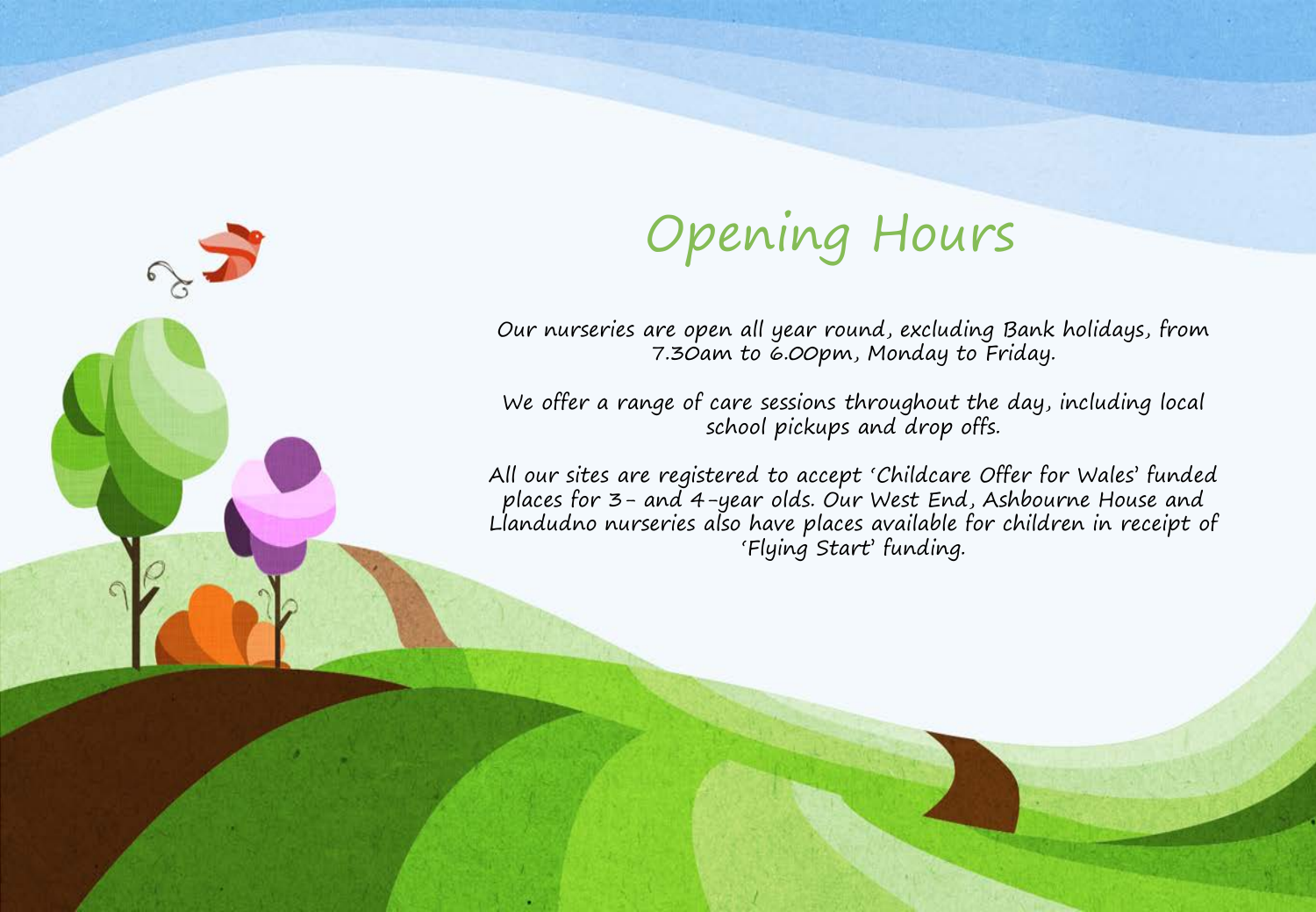### Springfield @ West End

Springfield @ West End, is the original nursery and it has been open continuously for over 30 years. The nursery is situated on Egerton Road in Colwyn Bay and has street parking available for dropping off and picking up your child. Springfield @ West End is under the Management of Sophie Hughes and Deputy Manager Sarah Davies and has a core team of seven Aunties.

The nursery covers two floors, with our nursery and Preschool rooms covering the ground floor and Baby and Toddler rooms on the first floor. Our Head Office is also situated here and covers the second and third floors. The premises boast a large back garden, with both grassed and decking areas for the older children, along with a fully secured balcony for the Babies and Toddlers. The nursery is located close to the beach and the children enjoy frequent trips there, along with walks on the promenade and visits to the local library.

. Springfield at West End is currently registered for 54 children and was most recently inspected by Care Inspectorate Wales in November 2019.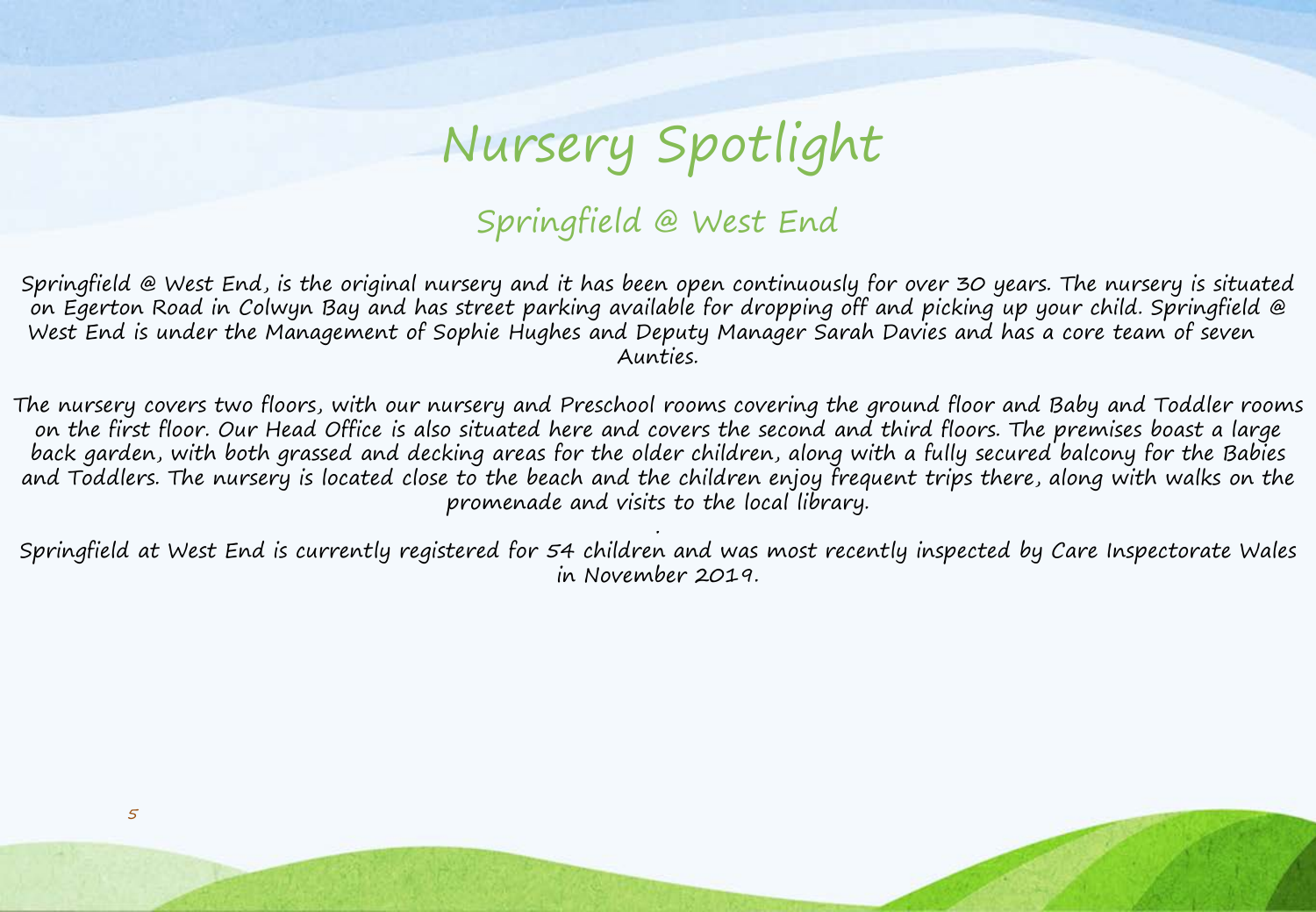Springfield @ Ashbourne House

Springfield @ Ashbourne House, was opened in 2000. The nursery is situated on Woodlands Road East and has a small pickup and drop off drive as well as street parking available. Springfield @ Ashbourne House is under the Management of Anwen Rogerson and Deputy Manager Becky Maitais and has a core team of 7 Aunties and Uncles.

The nursery covers three floors, with Baby and Toddler room situated on the ground floor, nursery room on the first floor and Preschool room on the second floor. Ashbourne House is a large nursery with secure and spacious rooms, and it has a big artificially grassed garden to the rear. The nursery is placed close to the local library and park, and the children enjoy frequent trips to both.

Our purpose-built kitchen is also located at Ashbourne House. It is here that our talented and passionate kitchen team, who are highly qualified and trained to maintain food freshness and safety, prepare the meals for all our nurseries.

Springfield at Ashbourne House is currently registered for 88 children and was most recently inspected by Care Inspectorate Wales in December 2019.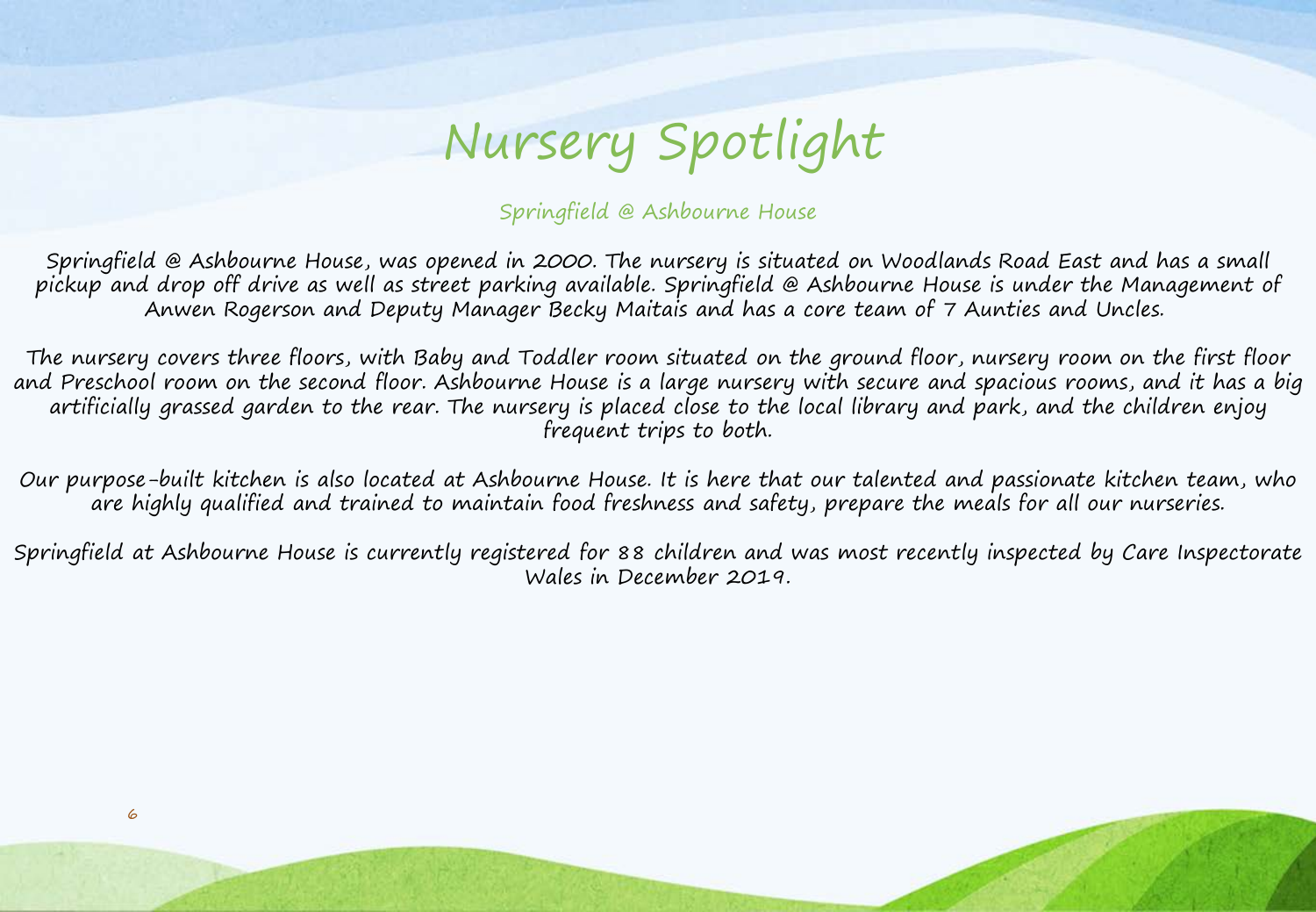Springfield @ Conwy

Springfield @ Conwy was opened in 2010. The nursery is situated on Penmaen Road in Conwy and has onsite parking available for dropping off and picking up your child. Springfield @ Conwy is under the Management of Jackie Travis and Deputy Managers Emma Jones and Emily Hurst and has a core team of 9 Aunties.

The nursery is on one level, with Baby and Toddler unit to the right of the building and nursery room to the left. The Preschool room is in a separate portable building, which enables the preschool children to have their own space to learn and explore in. Our Conwy nursery has a very large grassed garden with a separate digging area and vegetable plot to the rear. The nursery is located close to the Marina, and an adventure playground, and the children enjoy frequent trips to both.

Springfield at Conwy is currently registered for 58 children and was most recently inspected by Care Inspectorate Wales in August 2018.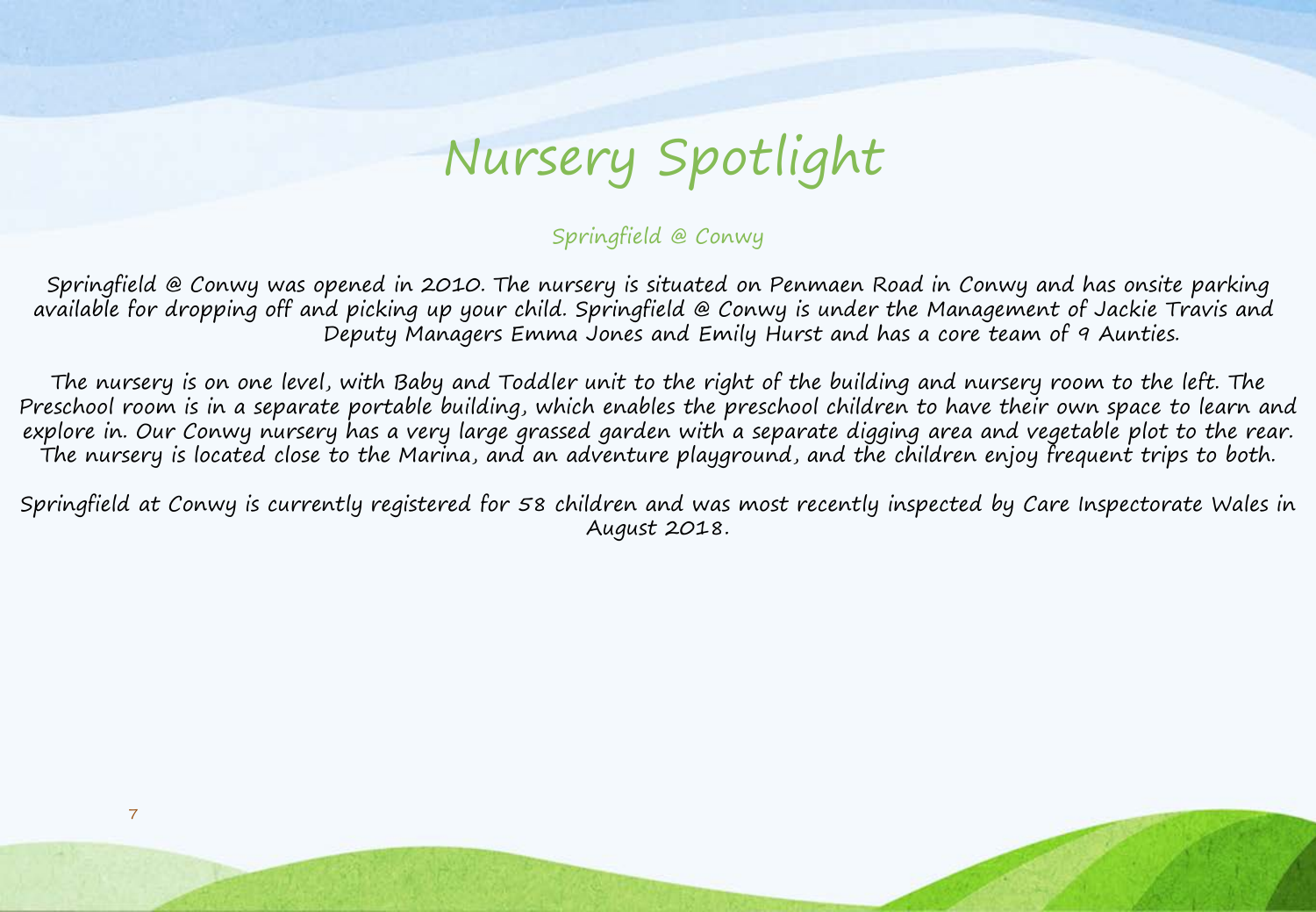Springfield @ Llandudno

Springfield @ Llandudno was opened in 2011. The nursery is situated on Clarence Road, Craig-y-Don in Llandudno and has street parking available for dropping off and picking up your child. Springfield @ Llandudno is under the Management of Emma Stewart-Ball and Deputy Manager Charlotte Naylor and has a core team of 9 Aunties.

Springfield @ Llandudno is a large nursery with secure and spacious rooms all on one level. Baby and Toddler room are on one side while nursery room is at the front of the building and Preschool room is to the rear. The nursery has a large grassed front garden with a further outdoor area to the back. It is located close to the beach which the children enjoy visiting, along with walks on the promenade, trips to the park and weekly story time sessions at the nearby Church.

Springfield at Llandudno is currently registered for 67 children and was most recently inspected by Care Inspectorate Wales in March 2019.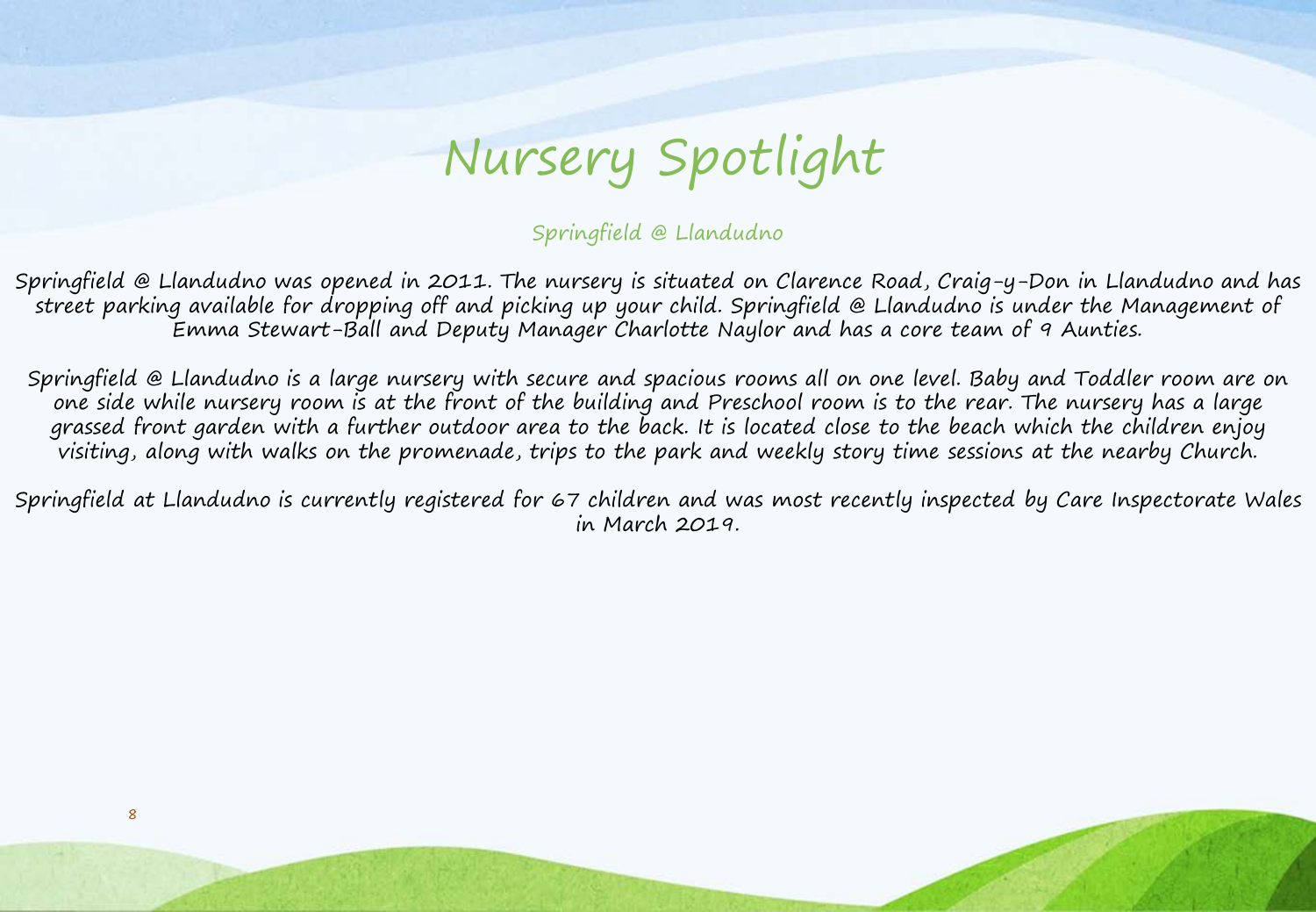Springfield @ Abergele

Springfield @ Abergele is our newest nursery and opened in 2017. The nursery is situated on Llanfair Road, in Abergele and has onsite parking available for dropping off and picking up your child. Springfield @ Abergele is under the Management of Emma Thomson and Sharon Davies and has a core team of 4 Aunties.

The nursery has two floors, with nursery and Preschool rooms on the ground floor while Baby and Toddler rooms are on the first floor. It is a large nursery with secure and spacious modern rooms. It has very large grounds and the children have access to grassed areas in the front, to the side and at the back. Springfield @ Abergele is located close to the centre of town, the local library and Pentre Mawr park, and the children enjoy frequent trips to them all.

Springfield at Abergele is currently registered for 44 children and was most recently inspected by Care Inspectorate Wales in July 2019.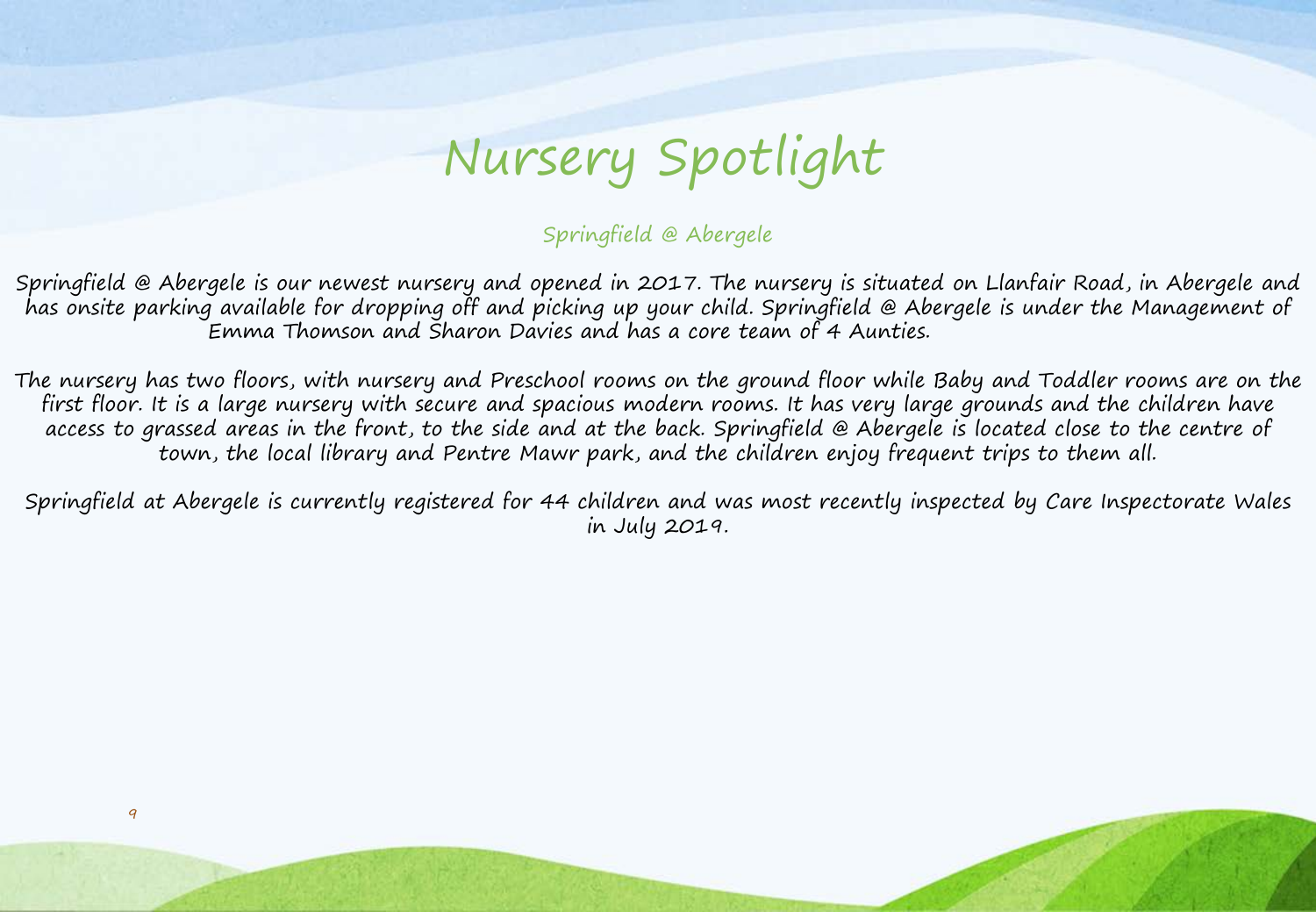### Child Protection

We will work with children, parents and the community to ensure the safety of all the children that attend our settings.

We endeavour to create an environment which:

- Encourages your child to develop a positive self-image
- Encourages your child to develop a sense of independence and autonomy in a way that is appropriate to their stage of development.
- Ensures practitioners always listen to your child

We abide by Care Inspectorate Wales requirements, in respect to references and Disclosure and Barring Service (DBS) checks for all practitioners and volunteers, regardless of their role, to ensure that no disqualified or unfit person works at the nursery or has access to the children.

We have a designated person within each nursery that co-ordinates child protection issues. The designated person undertakes specific training and accesses regular updates to developments within this field.

All practitioners, volunteers and students are made familiar with our Child Protection Policy, which ensures they are aware of our procedures and their responsibility.

#### Visitors

We have procedures for recording the details of visitors and take security steps to ensure that we have control over who comes into the nursery, so that no unauthorised person has any unsupervised access.

For further information regarding Child Protection, please see our Policies and Procedures booklet which is available at each of our nurseries.

 $10$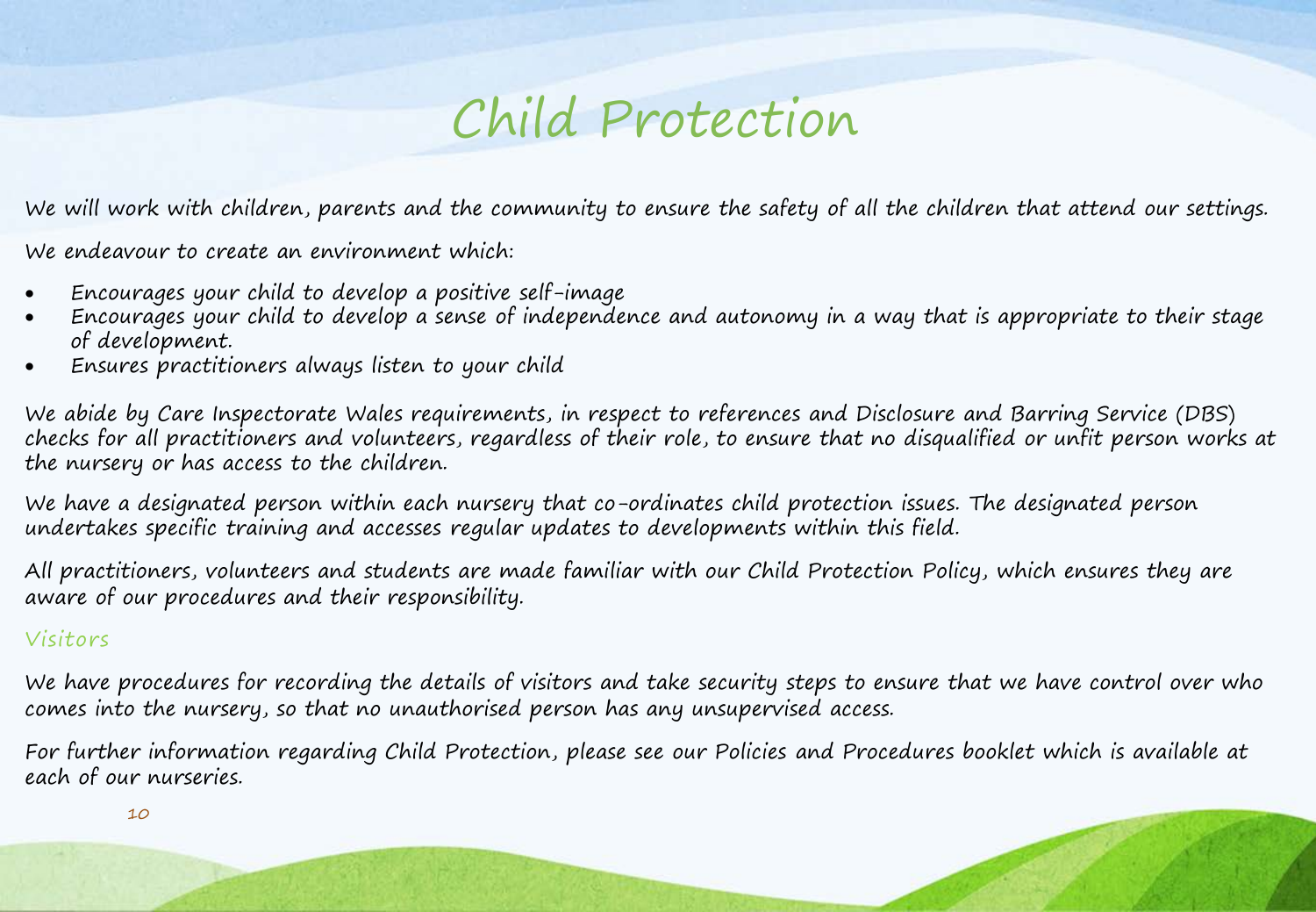When your child joins our nursery, they are allocated an age appropriate room alongside similar aged children ,which provides a stimulating and exciting environment tailored to them. Your child will be cared for by our dedicated practitioners, who will have a working knowledge and understanding of quality childcare. As well as making sure your child feels secure and happy, they will provide excellent learning experiences and activities to keep your little one busy. In each of our rooms we adhere to strict ratios which are decided by Care Inspectorate Wales and detailed in the National Minimum Standards for Care.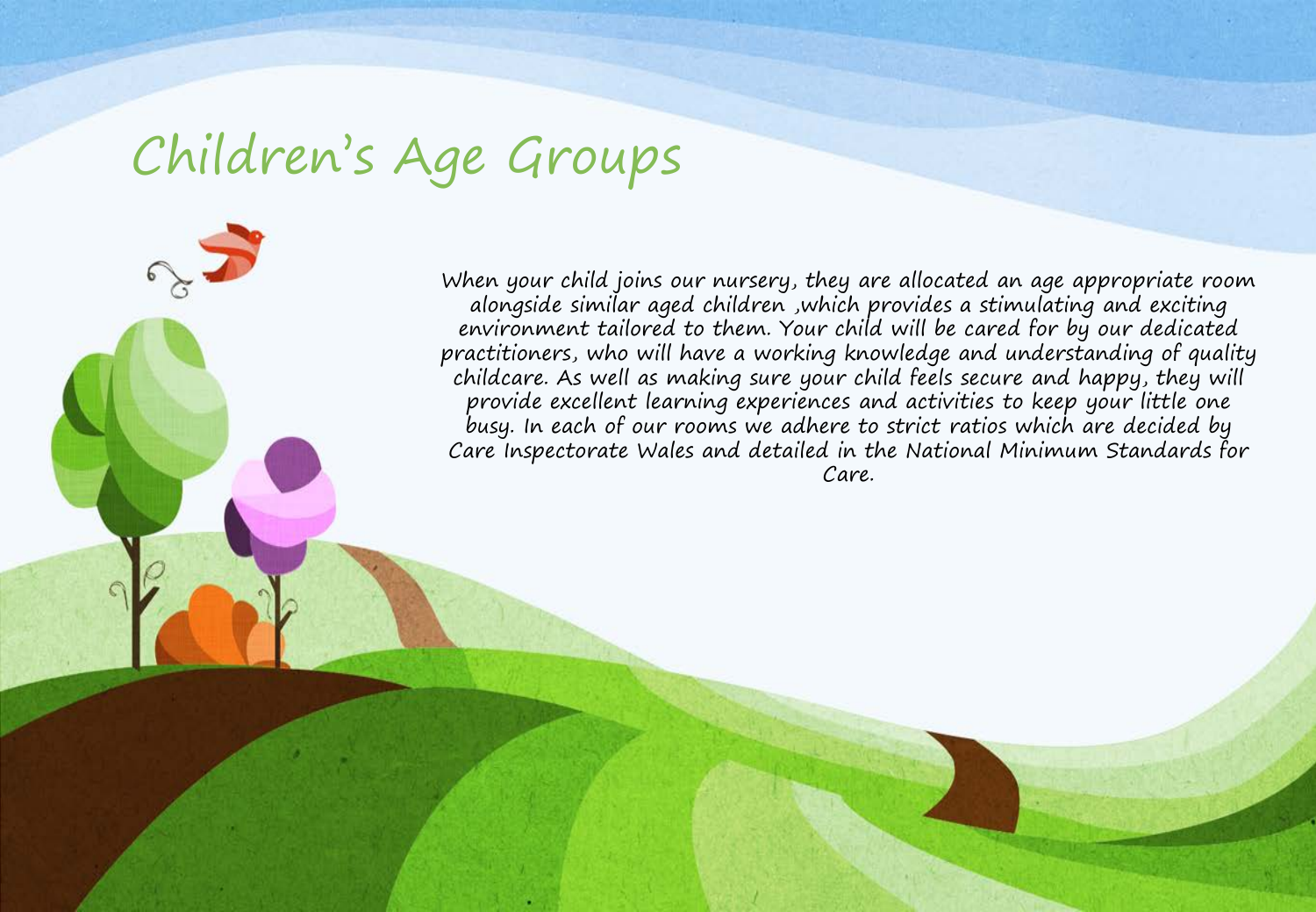#### Baby and Toddler Room

Here, we look after Babies from 8 weeks up to 24 months old. We concentrate on their early development in self-contained rooms, which provide all the warmth, security, fun and stimulation they need. These rooms are peaceful havens, which are cosy and homely, and we aim to work alongside parents and carers to create a warm personal atmosphere which reflects their experience at home. Sleep, emotional and physical nurturing, and sensory stimulation play such an important part in the development of young babies and therefore soft play, ball pools, sensory toys and treasure baskets, all contribute to making your young child's day engaging and fun.

When Babies begin to walk, we encourage their instinct to travel and move them to our Toddler Rooms. Here they will have more space to explore as well as toys which are specifically designed to improve their physical development and social interaction. All under twos will have fresh air in the garden each day giving them even more opportunity to move around and develop their physical skills.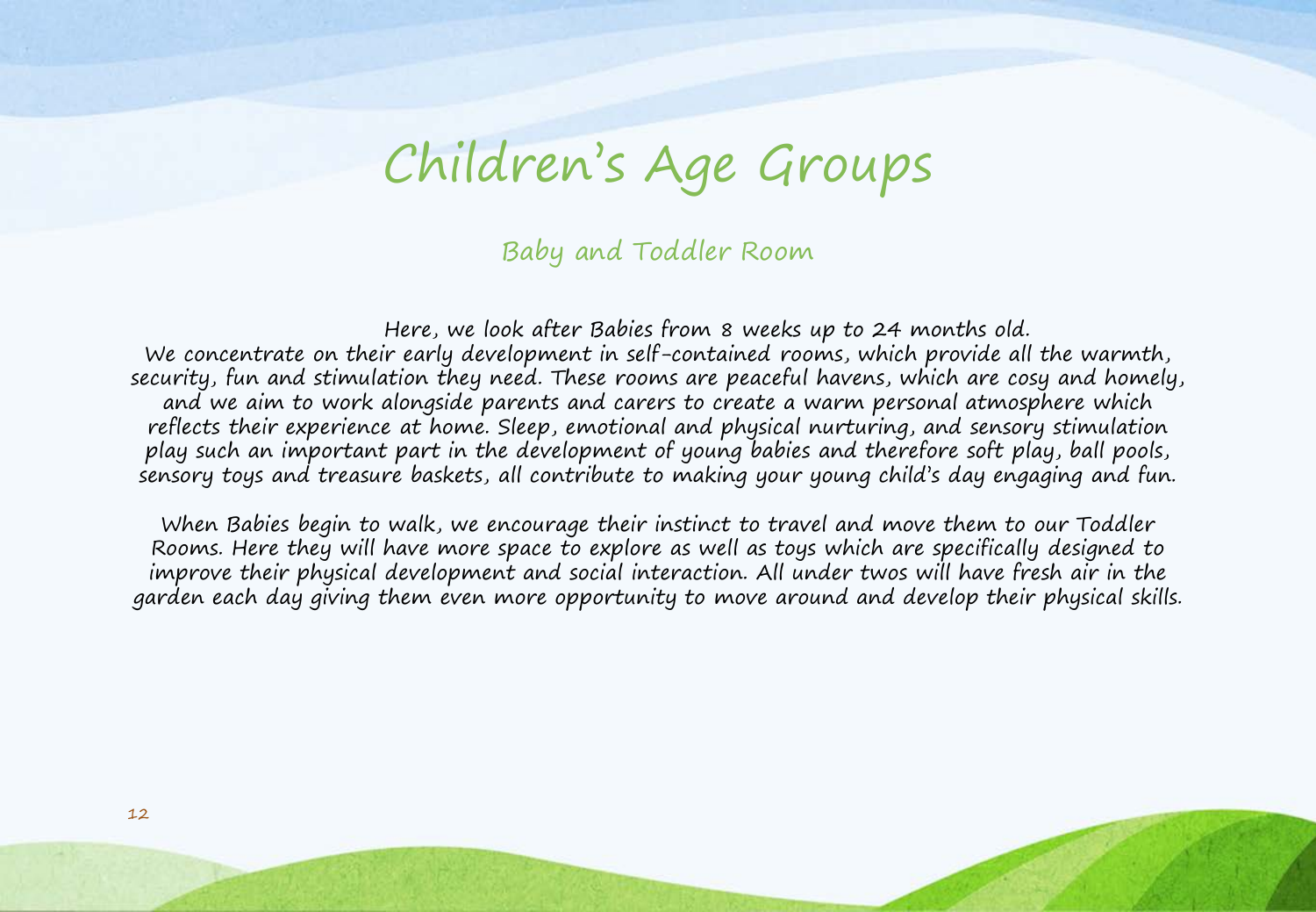#### Nursery Room

Nursery room is where your  $2 - 3$ -year-old will enjoy a range of fun and engaging tasks. These activities will encourage them to progress, at their natural pace, through the initial stages of language development, socialising and independence. They will have access to various resources and equipment which will enhance their development throughout the seven areas of learning, both inside and outside.

As your child gets older their concentration levels increase and they will be ready for more challenging activities and begin the transition to Preschool.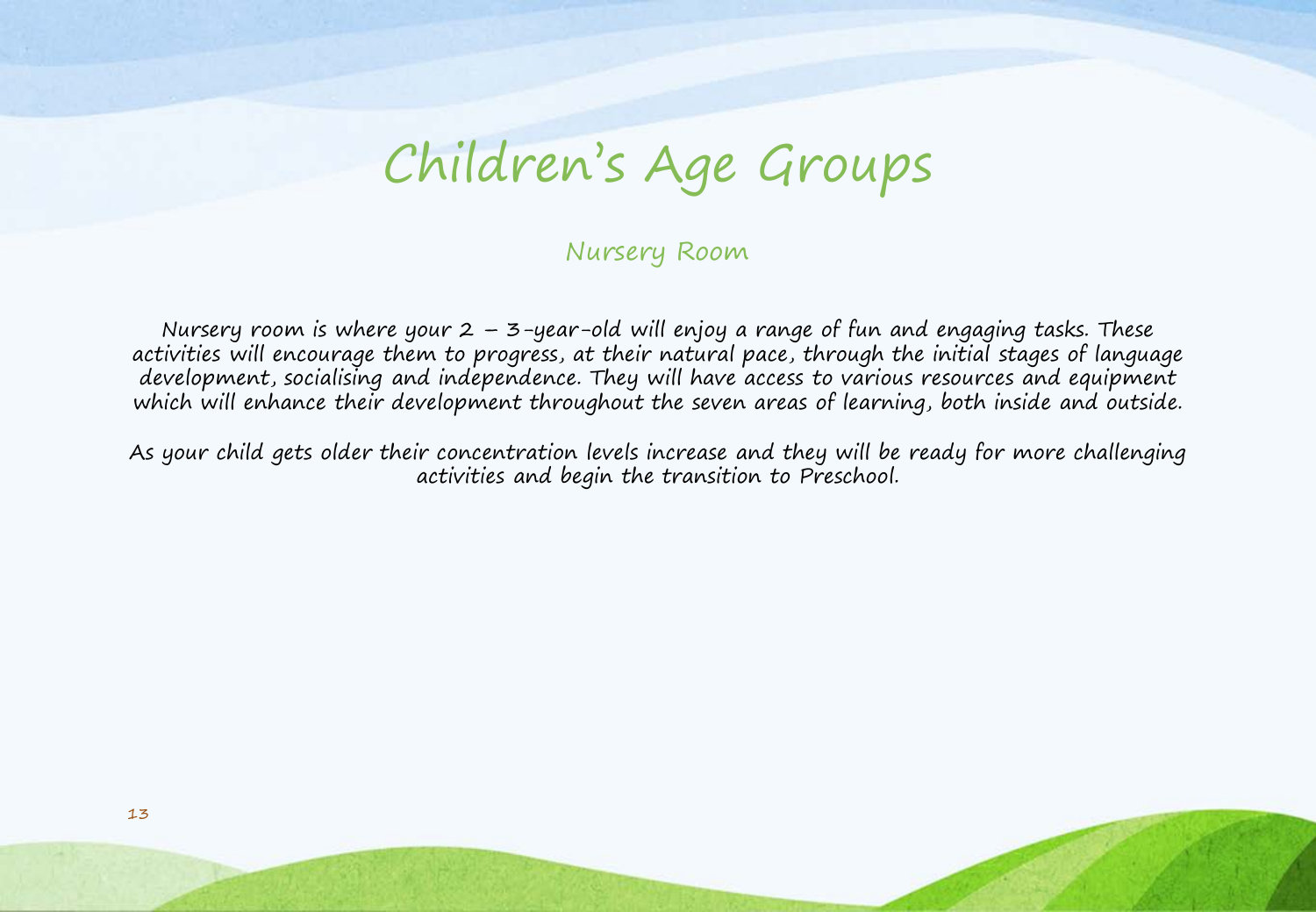### Preschool Room

Preschool room is where your  $3 - 4$ -year-old will spend their day, it is here that we prepare and support them, ready for their transition to school. Children are also provided with a Springfield jumper and book bag so th

A wide range of play and learning activities are combined to ensure they access all areas of the<br>Foundation Phase Framework through a variety of adult led, and child – initiated tasks. Your child will have free access to a range of areas in the room such as; the Reading Corner, Role Play Area,<br>Small World, Discovery, Construction, Mark Making and the Sand and Water trays.

They will also enjoy engaging in 'Read Write Inc' sessions which will enable them to listen, recognise and remember sounds. Simple numeric skills such as counting, identifying shapes will also be developed<br>as they are given opportunities to problem solve within their environment. Your child will also be<br>provided with activi

Here they can learn about the environment in our digging and investigation areas, enhance their creativity by cooking in the mud kitchen or develop gross motor skills running on the grass and pedalling tricycles.

In Preschool we aim for your child to become an independent and autonomous learner who is confident, inquisitive and ready to problem solve.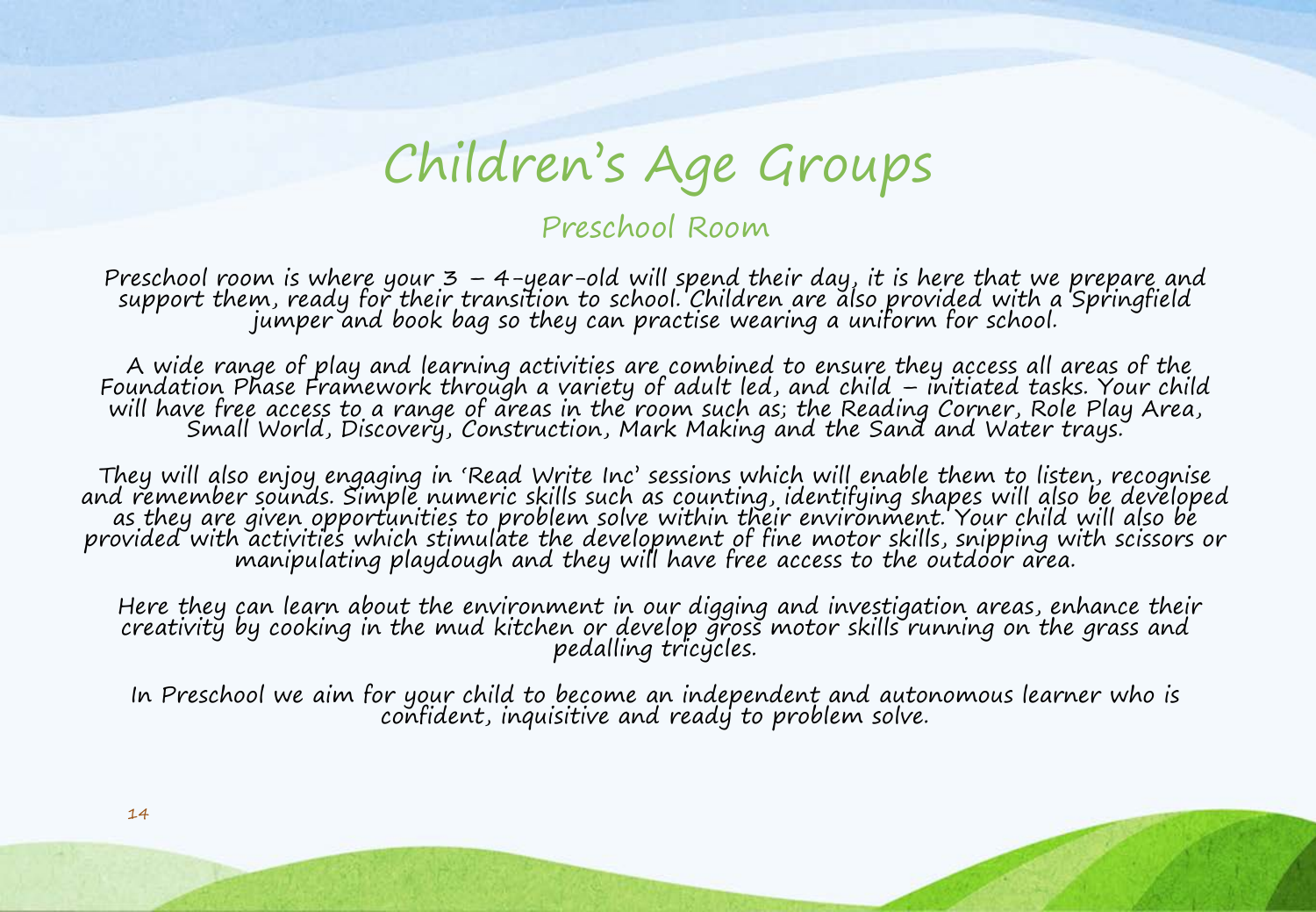

We want your child to feel safe, stimulated and happy in their nursery and to feel secure and comfortable with practitioners. We aim to be a welcoming environment where your child will settle quickly and easily. We do, however, understand that babies can take longer to settle in, as will children who have not been away from home before. Please trust us if we tell you that 'when you have gone, they stop crying straight away' and that if they become too distressed, we will contact you. We want to make your child's transition to nursery as simple and stress-free as possible, for both you and your child, and we will work with you to ensure this happens.

Firstly, we will encourage you, along with your child to visit the nursery for a show around, before any admission is planned.

After the show around your child will be given an opportunity to attend a taster session, which lasts approximately 3 hours. This allows them to interact with our practitioners, socialise with the other children in our care and have a chance to explore their new surroundings.

When your child begins nursery, they will be allocated a specific practitioner as their key person. The role of the key person is to help settle your child in to their new room, making sure they feel safe, secure and reassured in their new environment. The Key Person will play a vital role observing your child at play, planning activities and documenting their learning and development and therefore we encourage you to share as much information as possible with them.

If it's your baby that is joining us, you will be encouraged to bring in a muslin or soft toy that has been washed at home, so your child has a familiar smell to help them feel secure.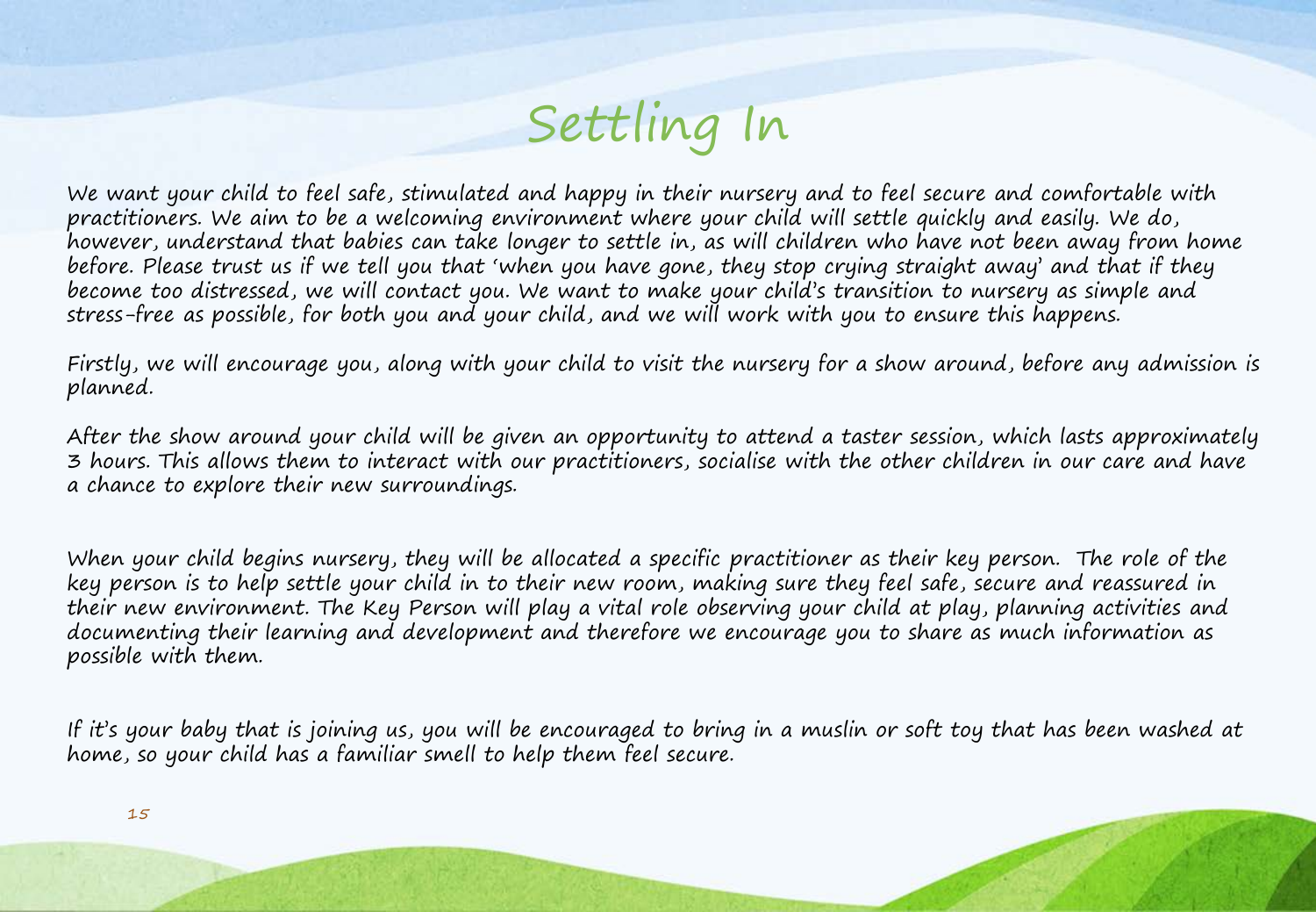## Learning at Springfield – Play Play Play

Our aim is to teach your child the fundamental skills which will enable them to become a confident and independent learner. We will do this by; nurturing their interests, giving them access to varied resources and providing lots of play based activities, both indoors and outdoors. We support them to develop a wide range of skills as they move throughout the nursery and ensure by the time they leave; they are ready and prepared for their transition to school.

Practitioners plan play based activities which cover the seven areas of learning, as set out in the Foundation Phase Framework. They will also use the Framework Progress Trackers to track your child, from Baby room to Preschool, therefore ensuring they always plan activities which enhance or further prior knowledge. This method guarantees Practitioners have detailed evidence of all the skills your child has learned and that your child is gaining full access to all areas of the curriculum and therefore becoming a rounded, capable individual.

Our Nursery and Preschool rooms are carefully set out to ensure we are covering all areas of learning by providing your child with opportunities to access a range of resources both supported and independently. These areas include, but are not limited to; creative, mark making, mathematics, sand, water, malleable, construction, role play, small world and investigation. Particularly in Preschool, they will have a range of activities which encompass all these areas and encourage lots of exploration and discovery. The Room Leader/ Supervisor oversees the planning of daily activities. They use your child's tracker to identify specific skills which need covering. They will then plan activities which incorporate these skills as well as support the monthly thematic planner. Practitioners will also try to include your child's interests into their activities, either by observing what type of play your child enjoys, or by asking them what they would like to learn.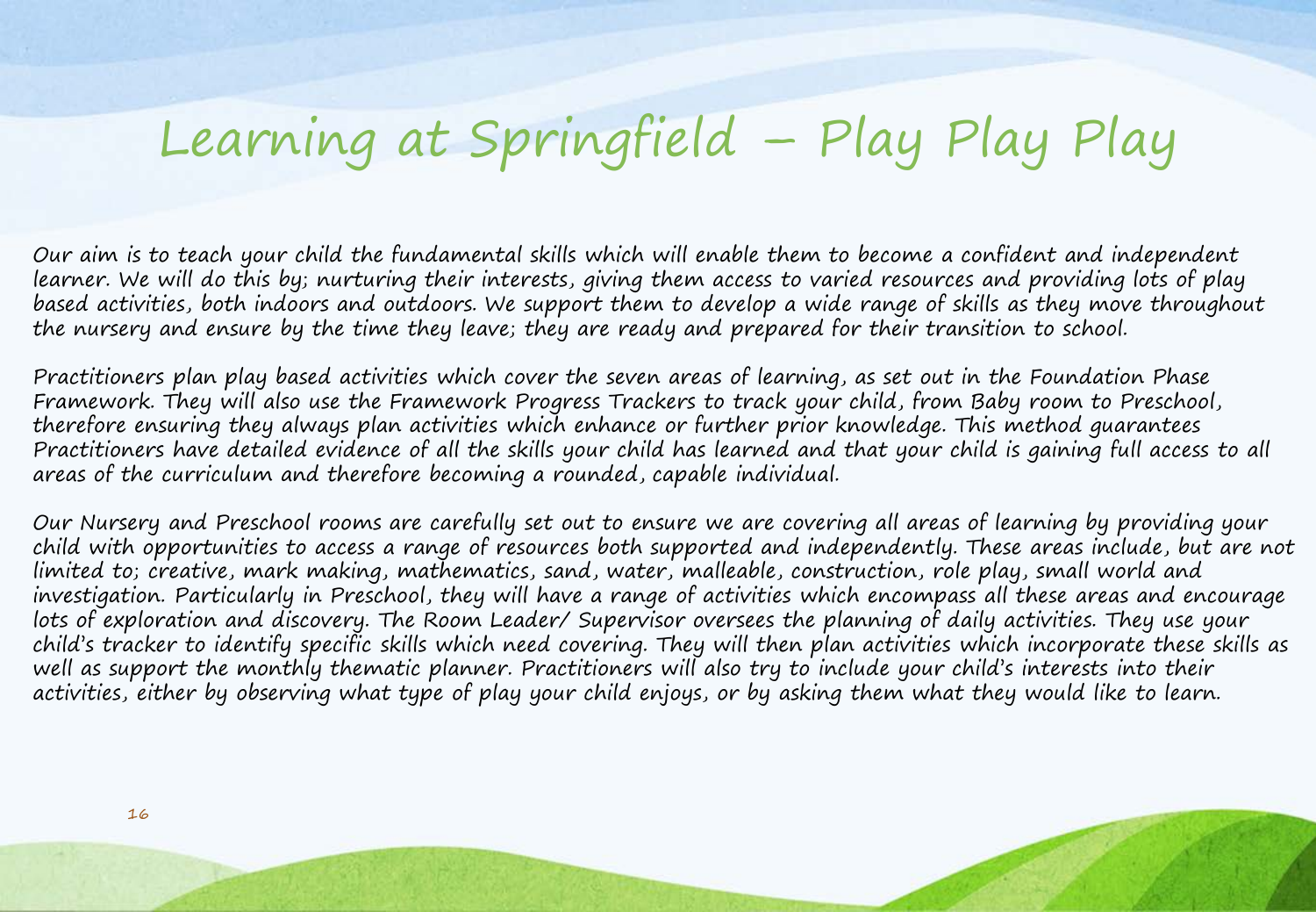## Learning at Springfield – Play Play Play

As children are constantly learning it is important to keep up to date with what they already know and what they need to know, therefore all Key Workers keep written observations and photographic evidence. Every six months you will receive a Progress Report, written off your child's tracker, which outlines how your child is finding nursery and all their accomplishments, it will also detail next steps for them to work towards too. As well as twice yearly reports, you will be given feedback about your child's day, at the end of every session. This gives you an opportunity to ask any questions or share any concerns you may have. We also try to send home as much of your child's work as possible so you can see and treasure their weekly artwork and achievements.

Over the next year we will be slowly transitioning to follow the New Welsh Curriculum, which is based on the four purposes of learning and encourages an authentic learner. The aim of the curriculum is very similar to the one we are already following, encompassing the same activities and tasks but with different terminology. We will keep you up to date as we learn more about the new developments and begin to incorporate these into our practice.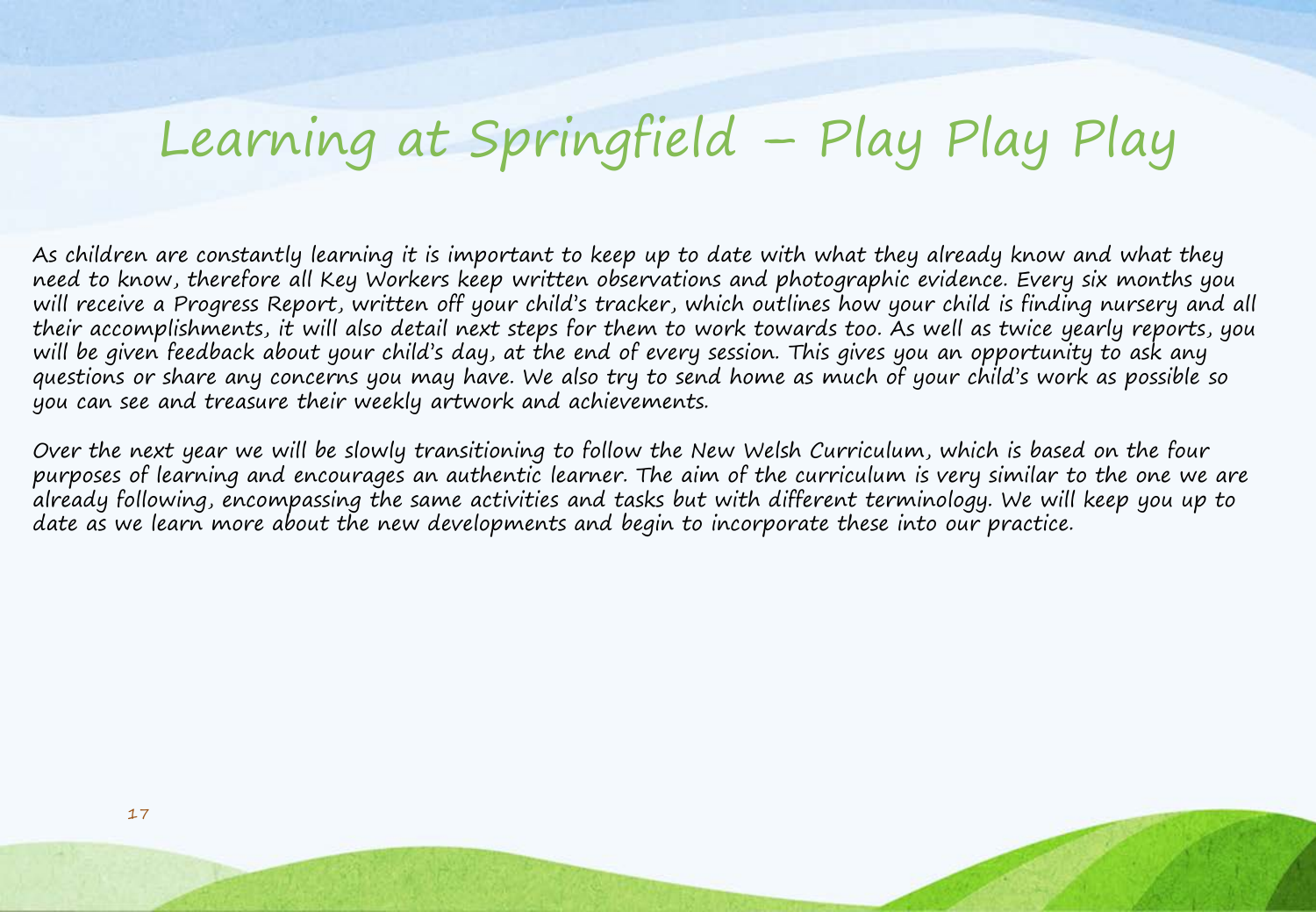## Working Together

We respect you, as your child's first and most important caregiver and educator. By working with you, we can make your child feel safe and secure while at nursery. We try to build strong relationships between nursery and home to ensure that practitioners can set out and support your child in a unique way that develops their own learning style and coordinates with their home life.

We build these relationships by providing extensive oral feedback at the end of your child's session and through completing daily diaries. These provide you with written detailed information about your child's time at nursery, including what they have done that day, the food they have eaten and any nappy changes. This diary also facilitates a two-way communication channel as you can write notes to us regarding anything you think we need to know, or any comments or concerns you may have. We also post pictures of your child (with your consent), completing different activities on our Facebook Page for you to see.

Partnerships will also be reinforced through;

- Settling in sheets, which are completed within your child's first 4-6 weeks at nursery.
- Six-month reports, outlining your child's progress.
- Samples of activities, crafts and photographs, which are sent home for you to treasure.
- Nursery open mornings and special services
- Parent Partnership forms and Home link processes.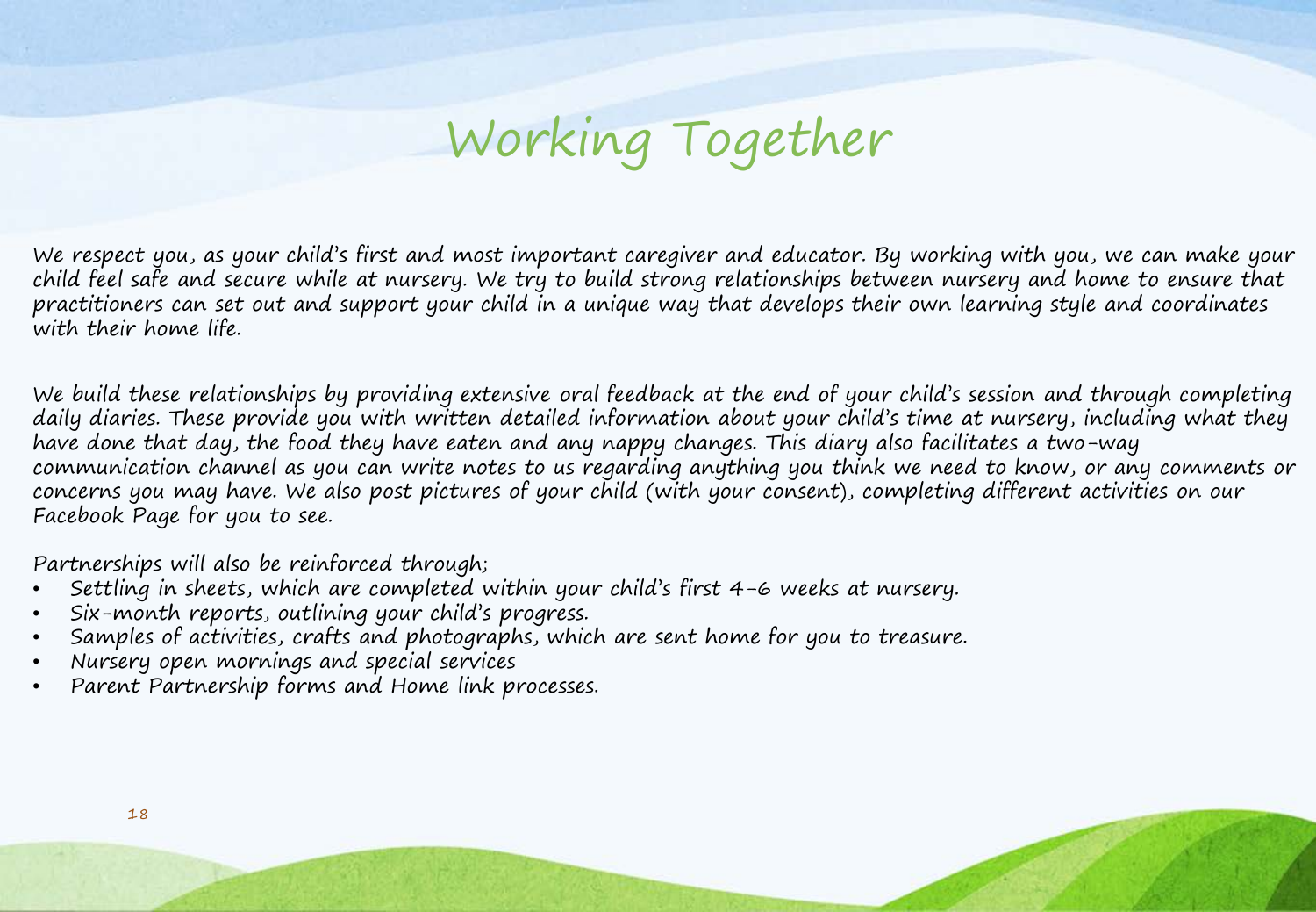

#### Parent Partnership Form

The Parent Partnership process is activated through conversations with you about your child, you can also share photos via email or hardcopy of your child enjoying particular activities at home. Practitioners will then plan an activity especially for your child based on the information you have provided. We will then send a copy of this activity, along with photographs and a comment sheet, home for you to see. This ensures that you are kept up to date with your child's learning and development and that together we can discuss any concerns or expectations that you may have in relation to your child's learning or care. All we ask is that you complete a feedback box telling us how you feel about the planned activity and their time at nursery.

#### Home links

Approximately four times a year we will send an activity for you and your child to do at home. This is a great way to extend your child's learning and it gives you the opportunity to talk about what they have been doing with us. If you can, we also ask that you send in photos for us to share in nursery. This will give your child a sense of belonging as they delight in telling their friends what they have been doing at home with Mum and Dad.

Both, Parent Partnership and Home Links, are not compulsory and therefore you will be given an opportunity to 'opt in/ opt out'. We understand the pressure lots of you are under, and we offer these processes to support you and your child at home, not to add any further undue stress.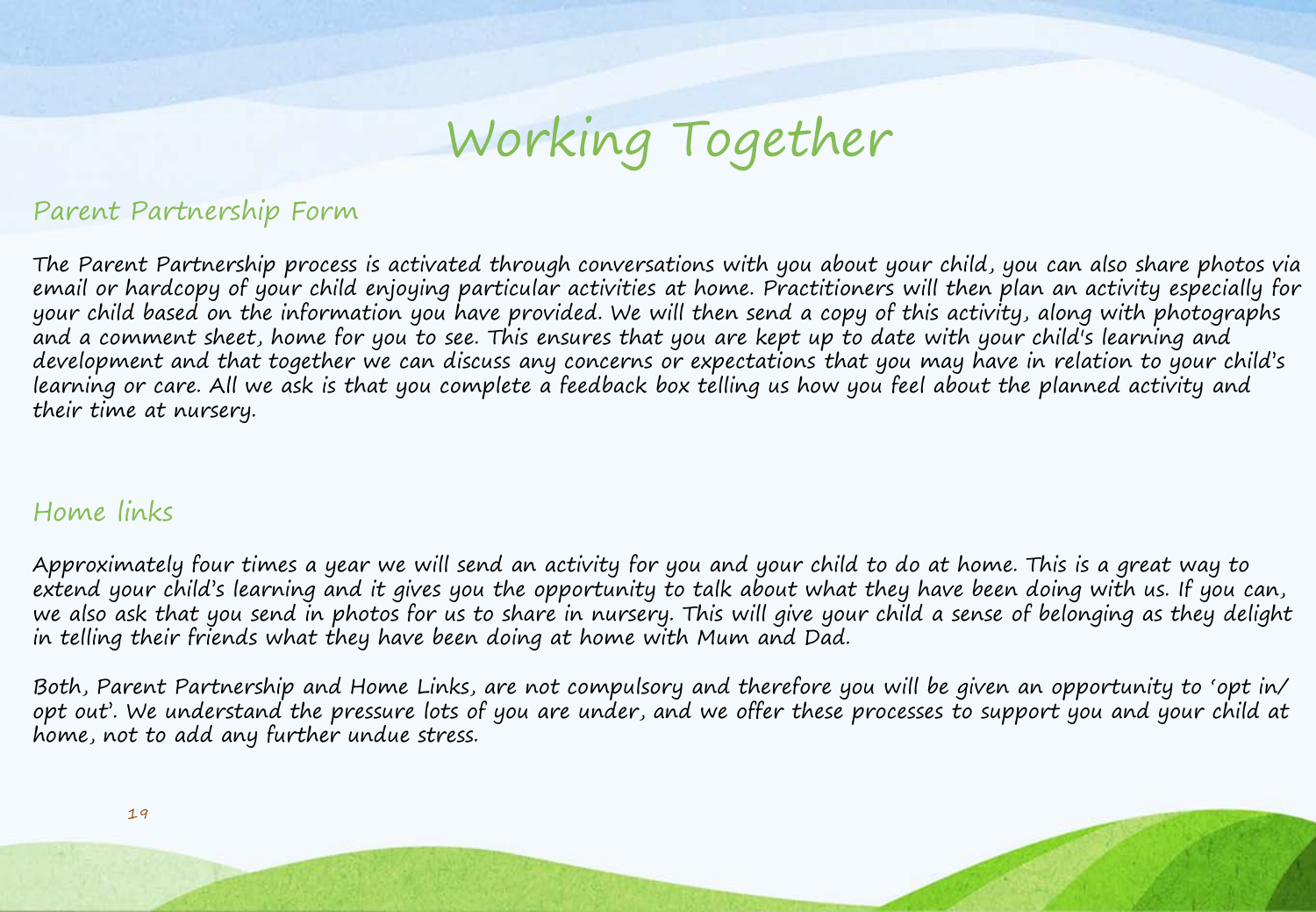## Exploring the Great Outdoors

We believe outdoor play is crucial to a child's development and therefore this will be encouraged for all ages, in all weathers. All our nurseries have a large outdoor area with playhouses, mud kitchens, sand pits and water trays, along with investigation areas and bug hotels to keep your child occupied. Overall, we aim to create an atmosphere where your child will be able to take risks and develop their problem-solving skills, while in a controlled environment.

We are great advocates of the outdoors and therefore your child will have free flow into the garden throughout the nursery day. This will enable them to have the opportunity to access the garden and interact with various outdoor activities. Similarly, to our indoor planners, an engaging and varied outdoor planner is created for the garden by our Outdoor and Development Co-ordinator. The planner provides a range of differentiated, book-based activities for each area of the garden, along with appropriate smaller resources suitable for Baby to Preschool room. Each planner includes several child and adult led activities which cover all seven areas of learning and include specific skills from the Foundation Phase Framework.

We have recently secured grant funding at all of our nurseries and will be using this to update our gardens and purchase new equipment. We plan to enhance each area of the garden and therefore provide a further wealth of outdoor opportunities. Have a look at each of our settings proposed garden designs when you visit them for your show around.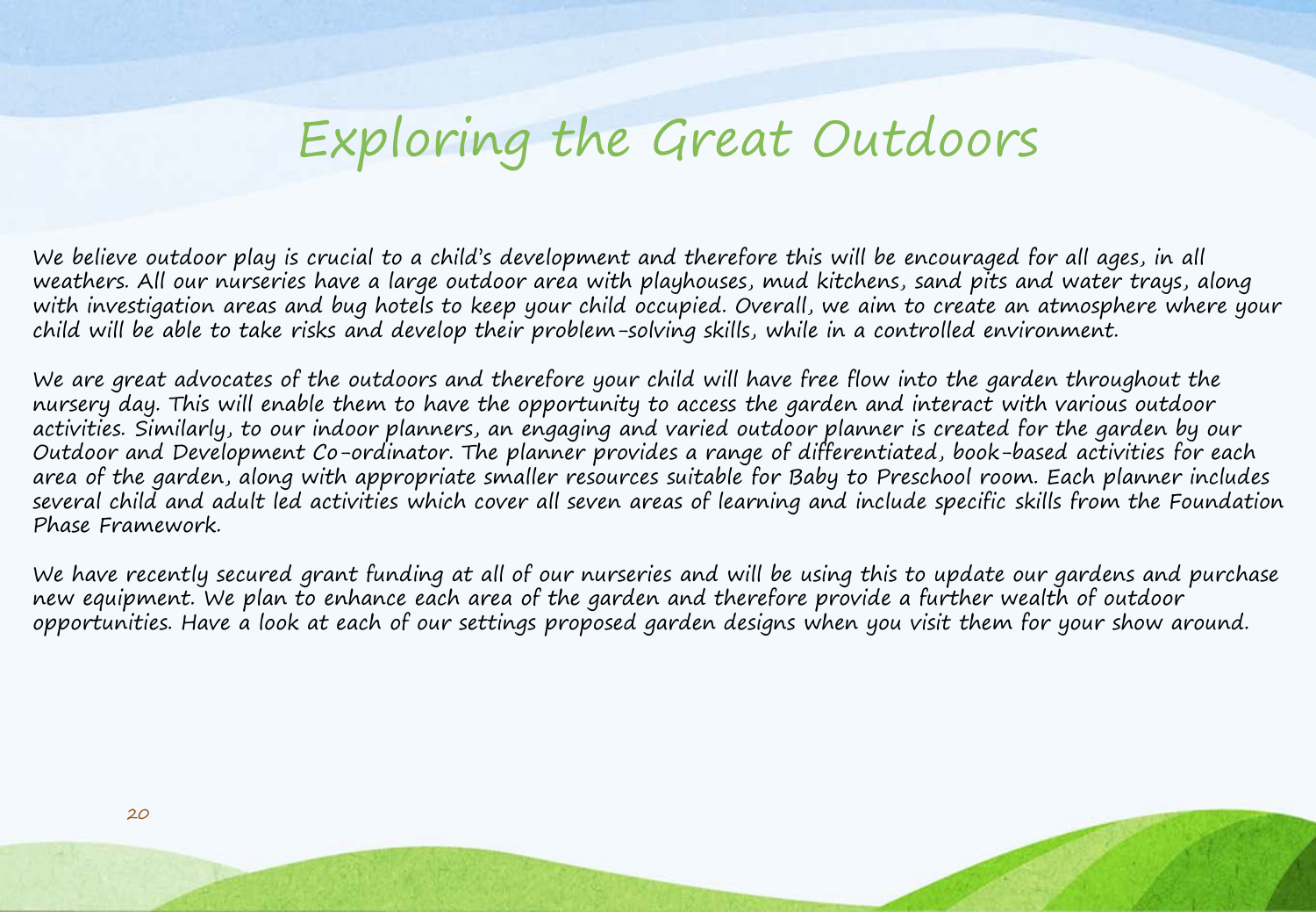## All Weather Play

We believe allowing children to experience different weathers is very important and we will try to provide opportunities for your child to play outside in all weathers. It is therefore vital that they come to nursery each day with weather appropriate clothing, regardless of their age or room.

### Outdoor Play in Wet Weather

- We ask that you send your child to nursery with suitable waterproof clothing i.e. waterproof suits and wellies.
- Please provide wellies alongside normal shoes, so your child can change footwear when re-entering the building.
- We do also have space for wellies and waterproofs to be left at nursery
- If you wish you can purchase our froggy wellies and waterproofs from the following links. –
- <https://www.ebay.co.uk/itm/Kids-Boys-Girls-Camminare-LIGHTWEIGHT-Rainy-Wellies-Wellingtons-Boots-Frog/>
- <https://www.ebay.co.uk/itm/Kids-Raincoat-Cartoon-Waterproof-Hooded-Fun-Jacket-Childs-Poncho-Rain-Coat-New>

#### Outdoor Play in Hot Weather

- We ask that you apply sun cream before your child attends nursery. This will then be re-applied throughout the day by our nursery practitioners, using a bottle of sun cream which you have supplied.
- We also ask that you supply a sunhat for your child to wear in the garden.
- Your child will still be encouraged to play outdoors however they will be restricted from playing outside during the hottest part of the day.
- During the summer months our nurseries often make use of the paddling pools. Prior to this we will issue a letter asking you to send your child to nursery with appropriate swimming and nappy attire.

### Outdoor Play in Cold Weather

• We ask that you send your child to nursery with suitable cold weather clothing i.e.: Coats, jumpers, hats and gloves.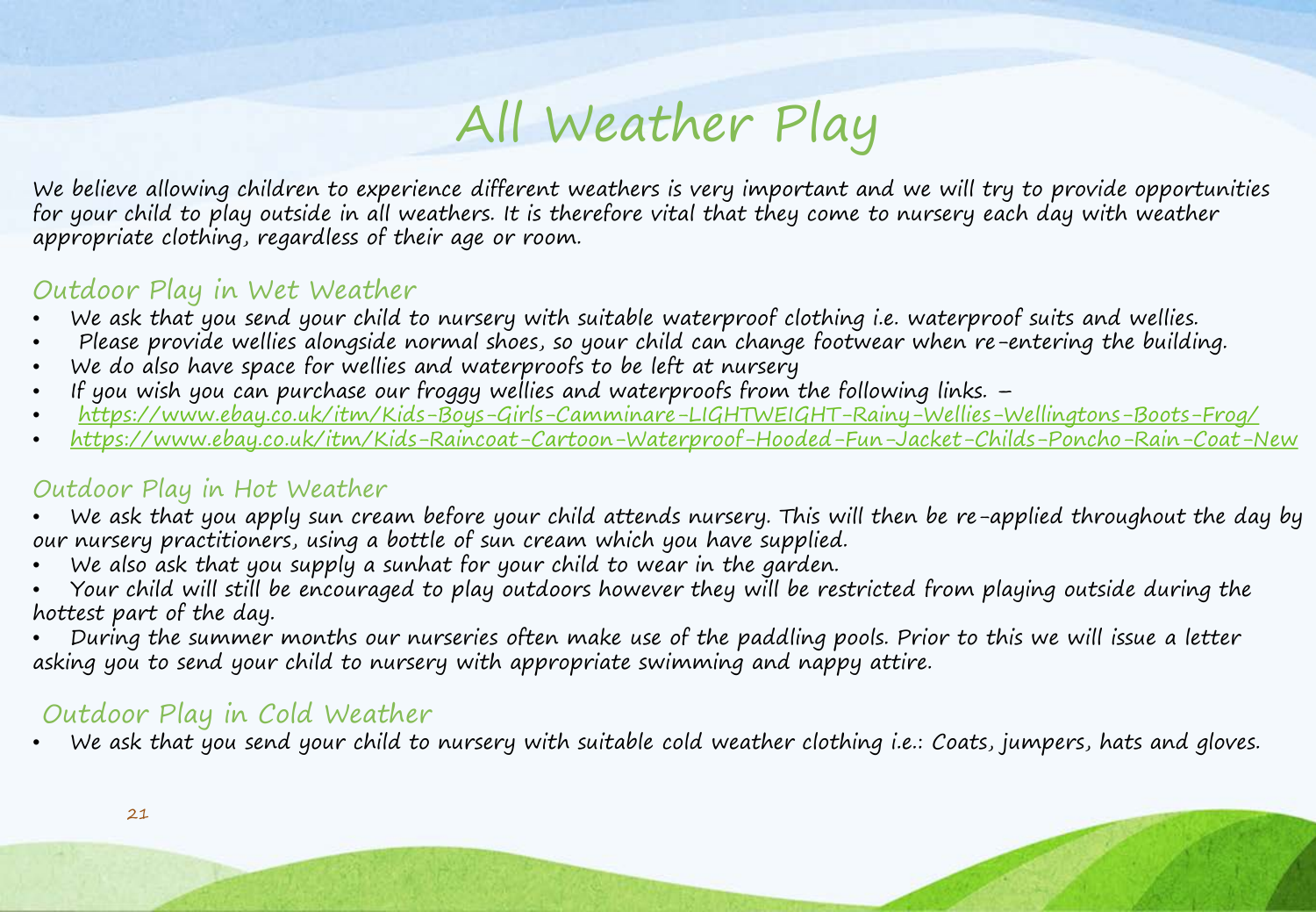## Springfield In the Community

As well as lots of outdoor play, your child will also get to embark on a range of outings. Trips and visits are planned to complement and enhance learning as well as extend play ideas. All trips are carefully risk assessed by our practitioners, and your written permission will be sought before your child is taken off the nursery premises.

All our nurseries are well situated for a range of various trips. These often include; walks around the local area to play parks and woods, trips to the shops to purchase items for nursery, visiting local farm parks to see the animals, and days out to the beach and the Welsh Mountain Zoo. The Nurseries have also built up good relationships with their local libraries, which they attend frequently for Story Time, as well as the Blind Veterans in Llandudno and a local Care Home in Colwyn Bay.

Throughout the year we also hold several services, which parents are invited to attend, at the Church in Llandudno. All our nurseries visit the church to celebrate Harvest Festival, Easter Time and to sing along at the Christmas Carol Concert.

As well as going out on trips, we also invite trusted visitors into the nursery. These visits are planned in conjunction with the thematic planner and children's interests and therefore we have previously been lucky enough to arrange visits from; North Wales Police Officers, local Vets, the Royal National Lifeboat Institution as well as Mountain Rescue and their helicopter.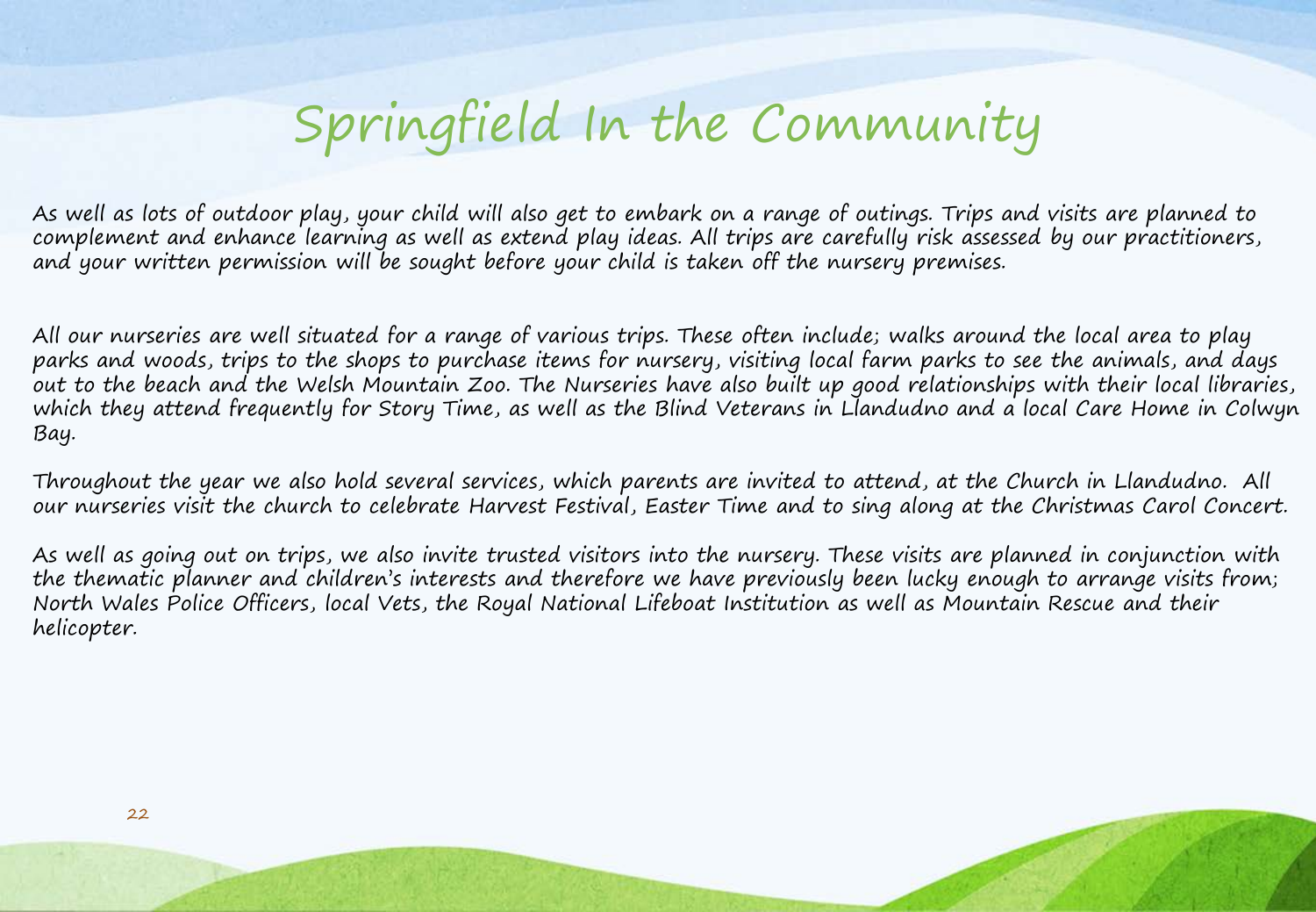## Food Glorious Food

We are committed to offering your child healthy, nutritious and balanced meals which meet their individual needs and requirements. Our practitioners, who handle or prepare food, all have up to date food hygiene certificates and are fully trained in food storage, preparation and safety. Our last inspection, by the Food Standards Agency, rated our kitchen and our nurseries  $5$ \*s (the highest rating for food and hygiene).

A balanced and healthy breakfast, midday meal, and snack tea are all provided for your child when they attend a full day at nursery. Fresh drinking water is constantly available and frequently offered to children and babies throughout the day. Menus are written in advance, include lots of fresh fruit and vegetables and reflect cultural diversity and variation. Menu planners are displayed for you to view in the entrance hall of each nursery and you will also be given a written record outlining what your child has eaten throughout the day, at the end of each session.

Upon joining the nursery, you will be asked to complete a form, detailing any special dietary requirements or allergies your child may have. This will then be shared with all practitioners who are involved in food preparation and serving. Please be aware that our Catering Manager is very experienced and can prepare food for all dietary requirements.

At nursery, mealtimes are happy, social occasions for practitioners and children alike. We will actively encourage your child to use their manners and help them to develop independence by supporting them to make choices, pour drinks and feed themselves with age appropriate cutlery.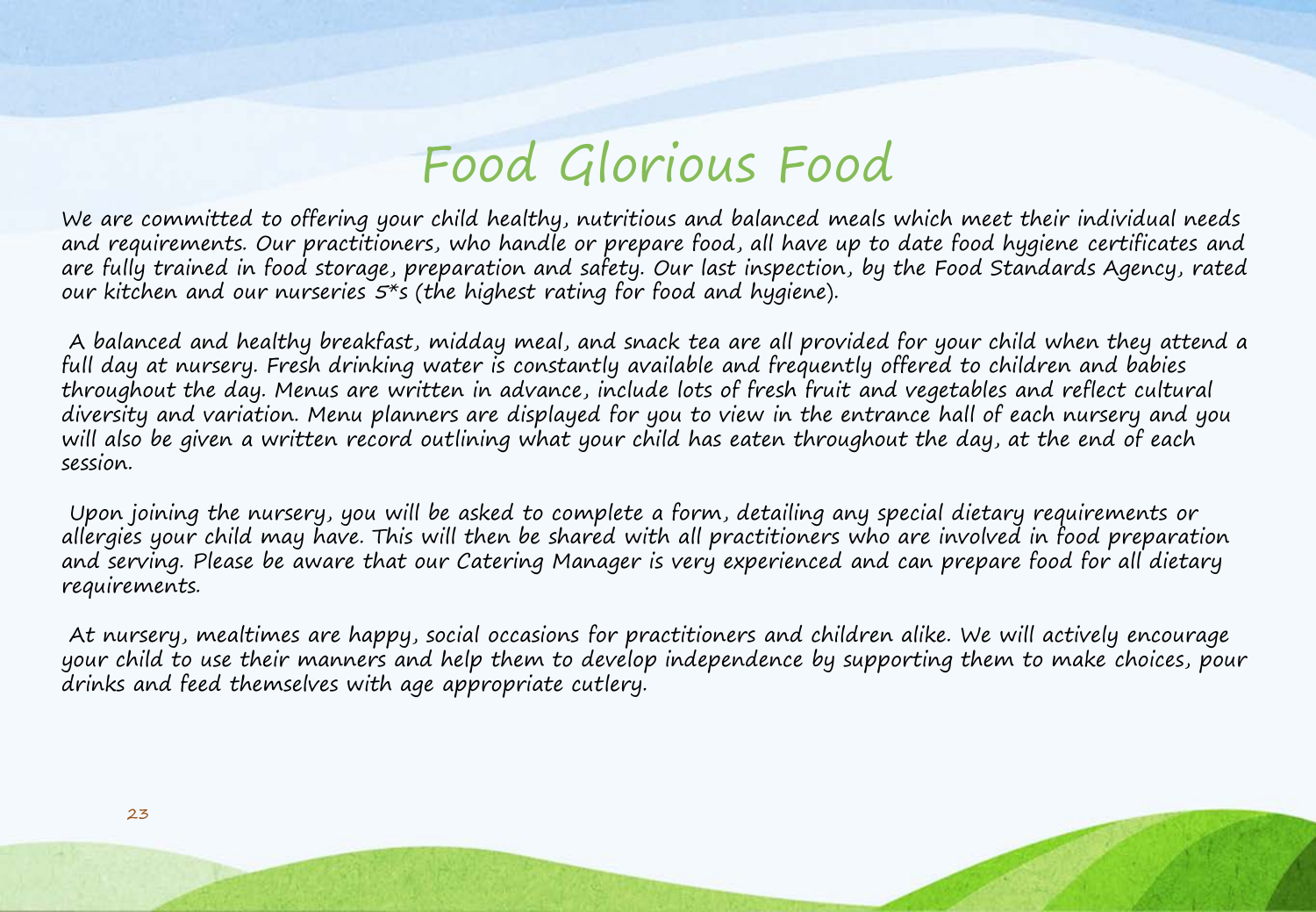### Food Glorious Food

Typical Daily Menu

**Breakfast**: Cereal with Water to drink or Toast with Whole Milk to drink

**Lunch**: Roast Beef Dinner with roast potatoes, carrots, peas and gravy **Dessert:** Homemade Lemon Yoghurt.

**Afternoon Tea**: Selection of Sandwiches, with Fruit and a Scone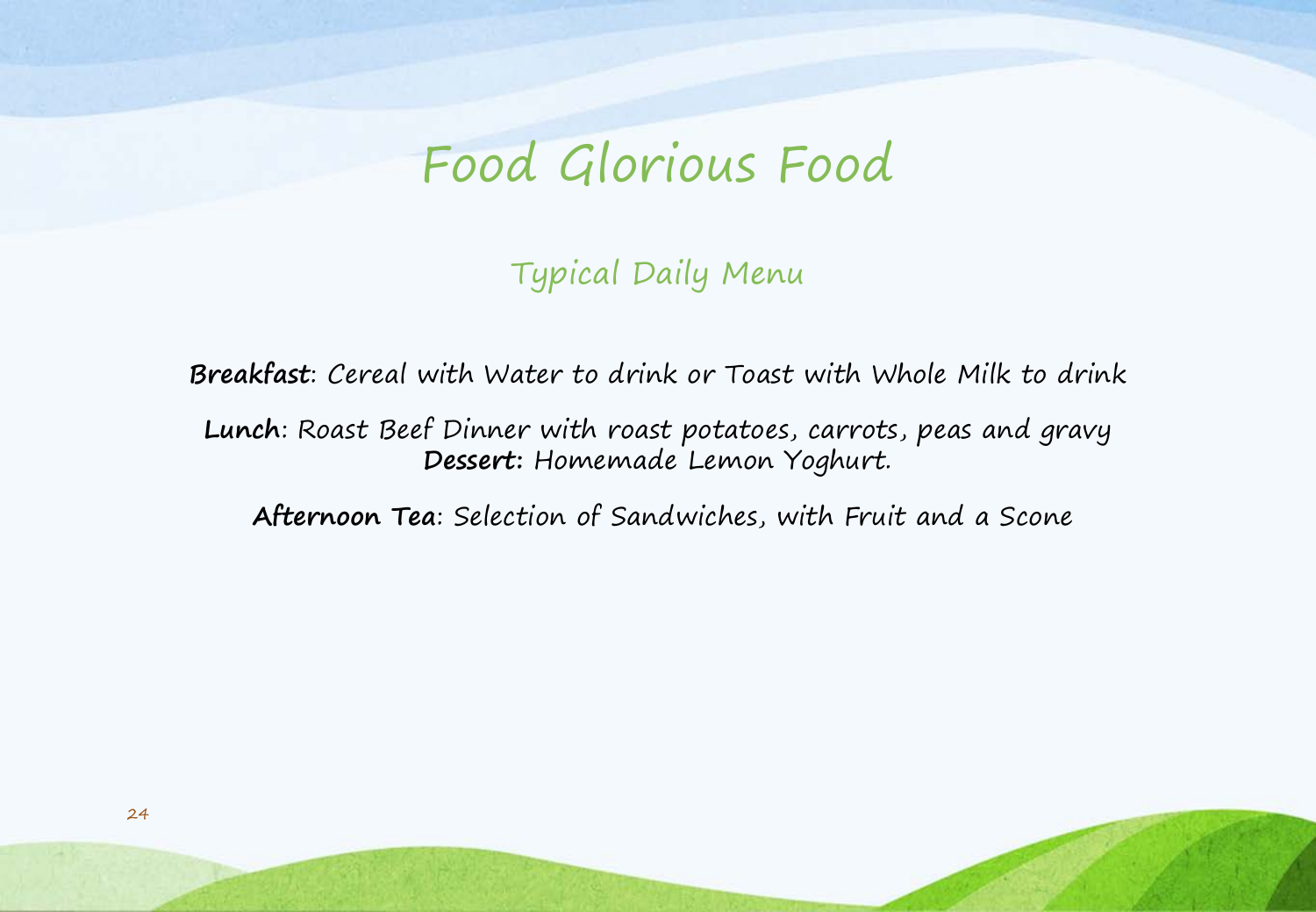## Breakfast Club and After School Club

Breakfast Club and After School Club sessions are offered at all our nurseries.

When your child starts school, we will give them breakfast and drive them there. In the afternoon, we will pick them up and bring them to<br>Afterschool club.

In Afterschool club your child will be offered an Afternoon Tea supplied by our Catering team. They can then decide what they would like to do, whether that be; craft activities, board games, socialising with friends, reading books, outdoor play or starting their homework. Our dedicated, Play Work qualified, practitioners will also be on hand to support your child in whichever decision they make. In all our Afterschool clubs we<br>have age appropriate resources and your child can enjoy a fun,<br>stimulating and social environment, where they are able to unwind.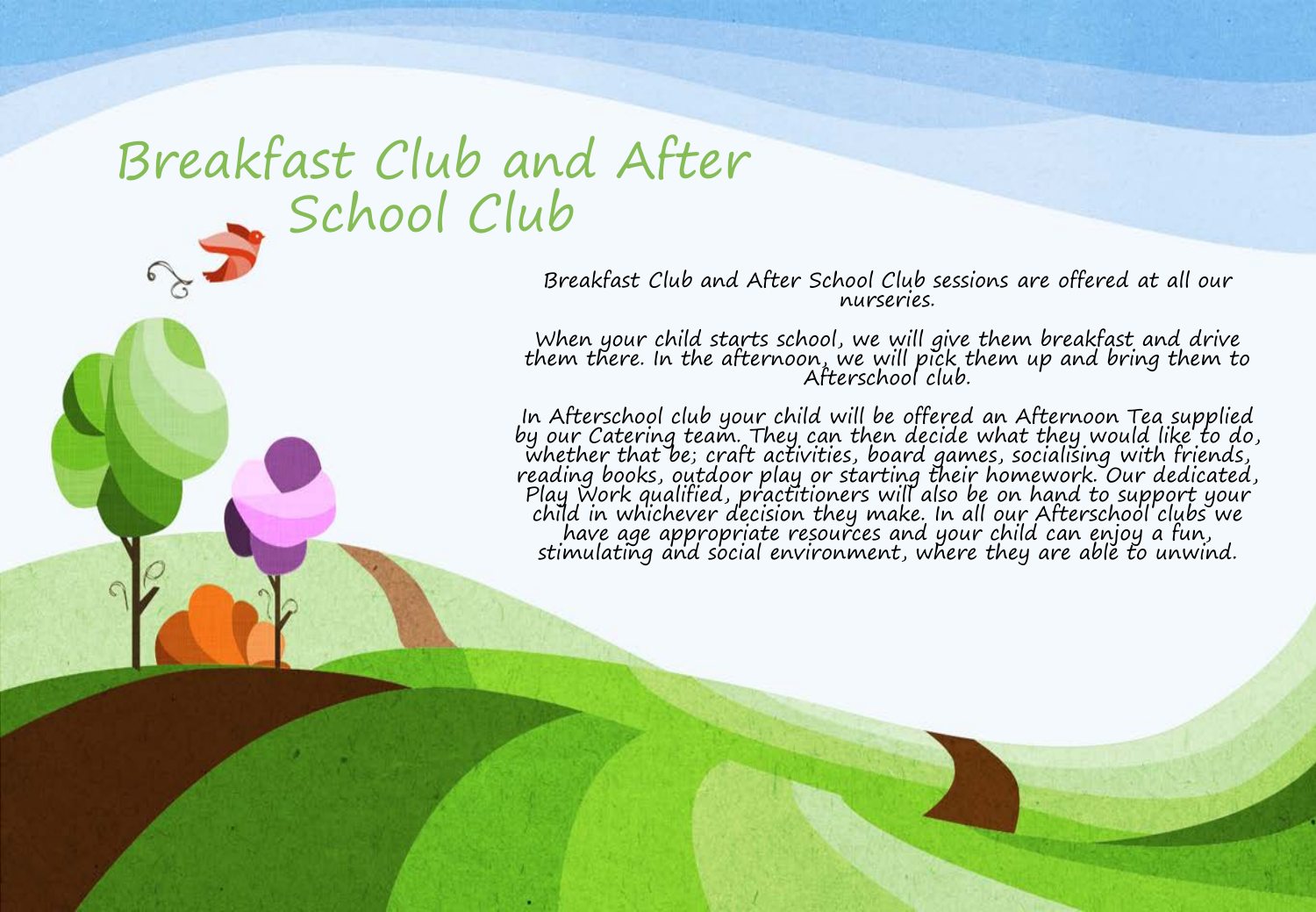## Dragon Camp Holiday Clubs

Dragon Camps are fun holiday clubs which your child can attend between the ages of 4 – 14. The camps are both situated in Colwyn Bay and run between 8.30am and 5.30pm. Early and Late sessions are available between 7.30am-8.30am and 5.30pm – 6pm.

**Dragon Camps @ Ysgol Pen y Bryn** provides a jam-packed programme of planned activities for children aged 4 to 8, carefully structured to balance high-energy action games with calmer, fun-based activities like art, craft and cookery. You can therefore be confident your child will be happy and have a great time with us.

**Dragon Sports Camps @ Ysgol Bryn Elian** has a programme designed specifically for older children, aged 9 to 14, filled with lots of sports and high energy activities.

Both Dragon Camps include buffet -style food which is prepared by our Catering team each day. Your child will also be invited to attend several special outings, including cinema trips, swimming and adventure sports.

At Dragon Camps your child will experience fun and adventure in spacious surroundings with a happy specialised team, and an excellent range of high-quality resources and equipment. Our camps are safe, rewarding and exciting places to spend their school holidays. Your child will leave having made new friends, had great experiences and excitedly awaiting return.

Children under 4 years old can still attend our service during the school holidays but they will continue to be cared for as normal at their chosen nursery.

For further information, visit our website [www.dragoncamps.com](http://www.dragoncamps.com/), ask the Manager at your local nursery or call 014922532104.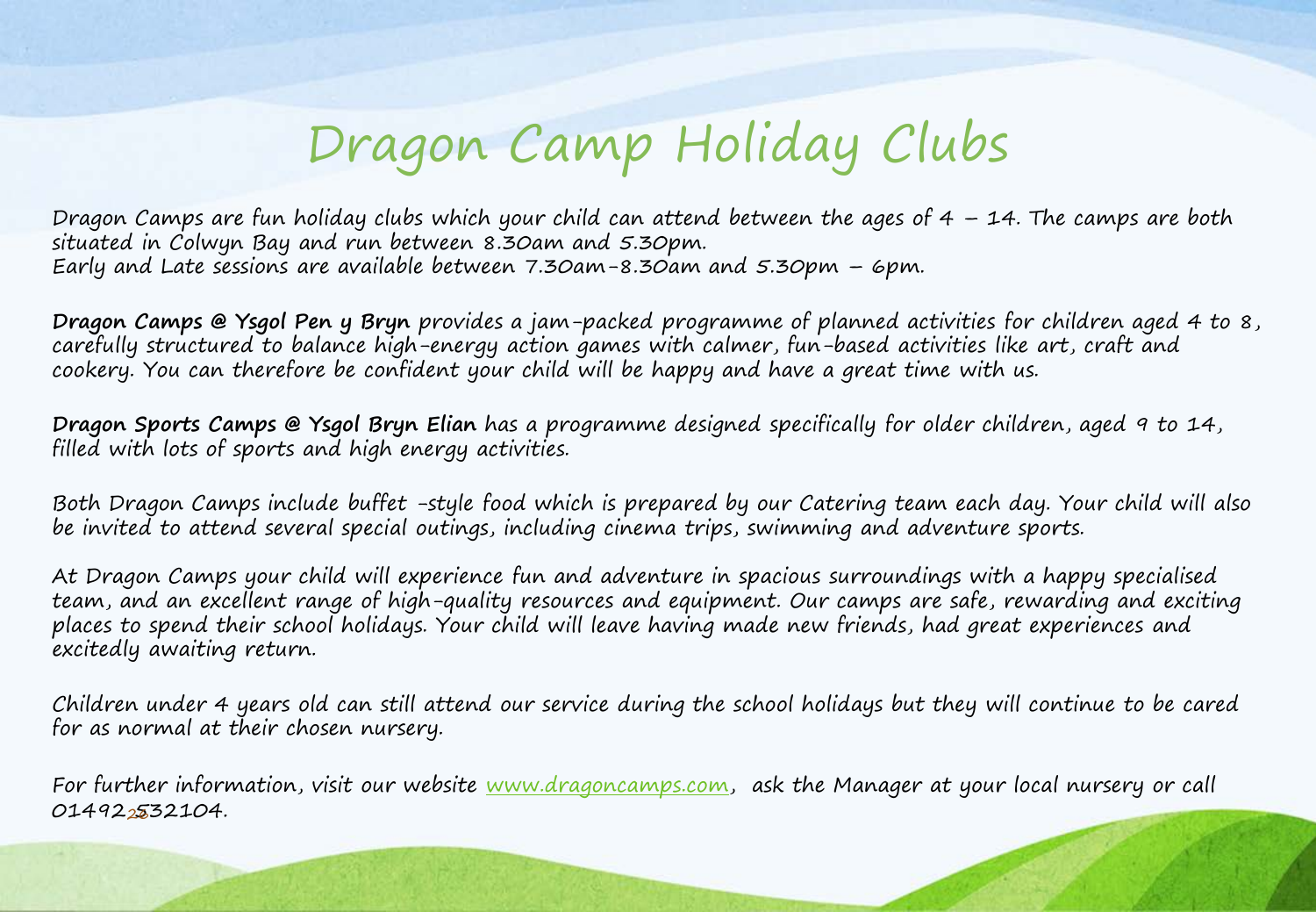### Admissions

### Decisions regarding nursery places

When deciding whether your child can be offered a place in the nursery we consider:

- Availability of spaces, considering ratios, the age of your child and the registration requirements
- When your application was received (extra weight is given to those who have been on the waiting list the longest)
- Our ability to provide the best facilities for the welfare of your child
- Whether your child already has a sibling with us.

Prior to your child attending nursery, you must complete and sign, a contract and registration form. These forms provide the nursery with personal details relating to your child. For example, name, date of birth, address, emergency contact details, dietary requirements, collection arrangements, fees and sessions, contact details for parents/carers, doctor's contact details, health visitor contact details, allergies, parental consent and vaccinations.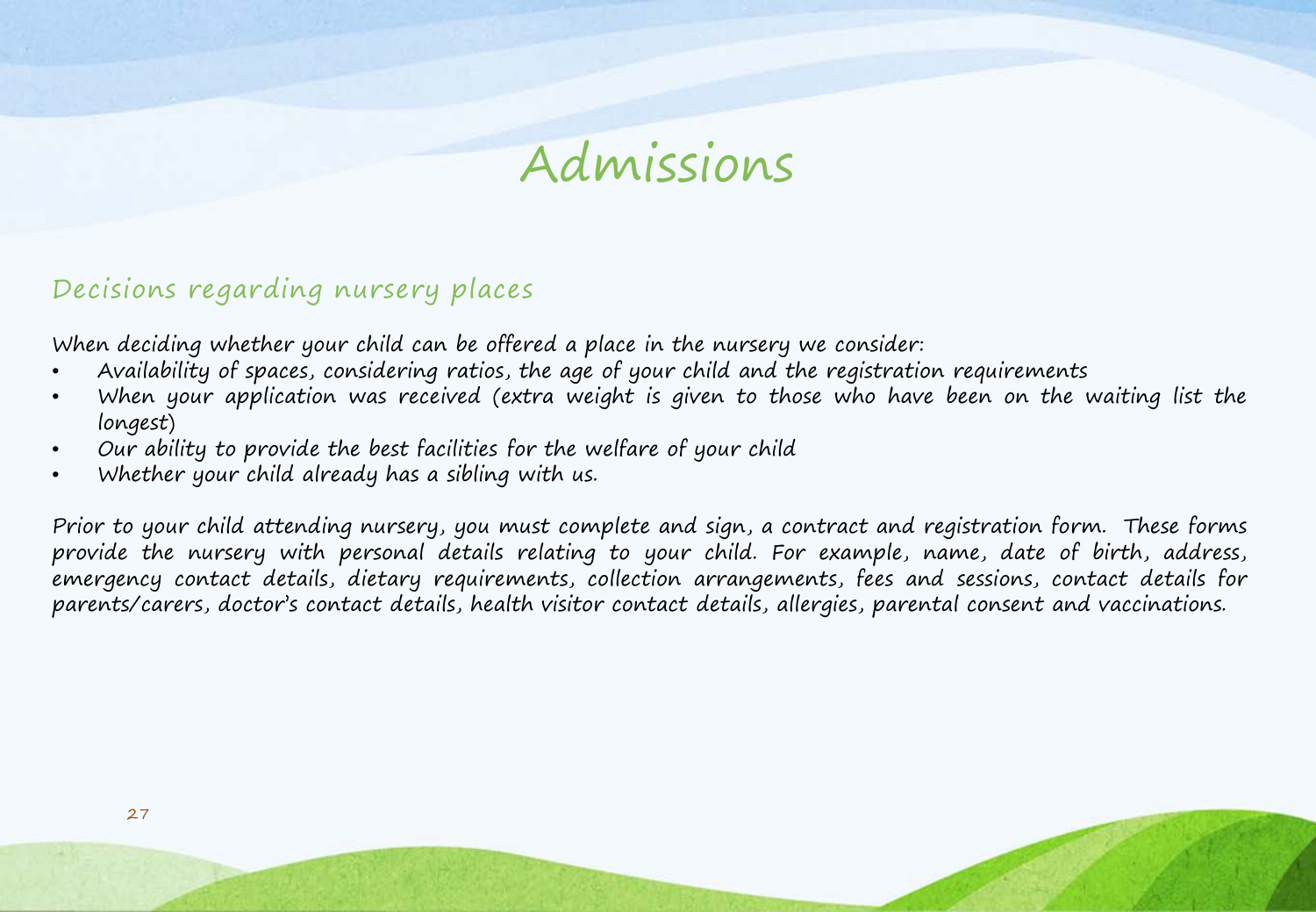## Things to bring to nursery

We provide protective clothing for you child at mealtimes and during messy play activities however we do still recommend that they do not wear their best clothes to nursery.

You will need to provide the following items for your child's nursery day:

- Several changes of clothes in case of accidents (including socks)
- Weather appropriate clothing. (See page 21)
- Wellies (even in the summer as children will still get muddy playing with water in the mud kitchen)
- Disposable nappies, either enough for the day  $(4 + 2$  spare) or a full pack which can be left at nursery)
- Nappy Cream
- A comforter if required
- A blanket and sheet for nap time.
- Preschool uniform and book bag. (Can be ordered on registration)

We do ask that children do not bring toys from home as we cannot be responsible for the loss of such items.